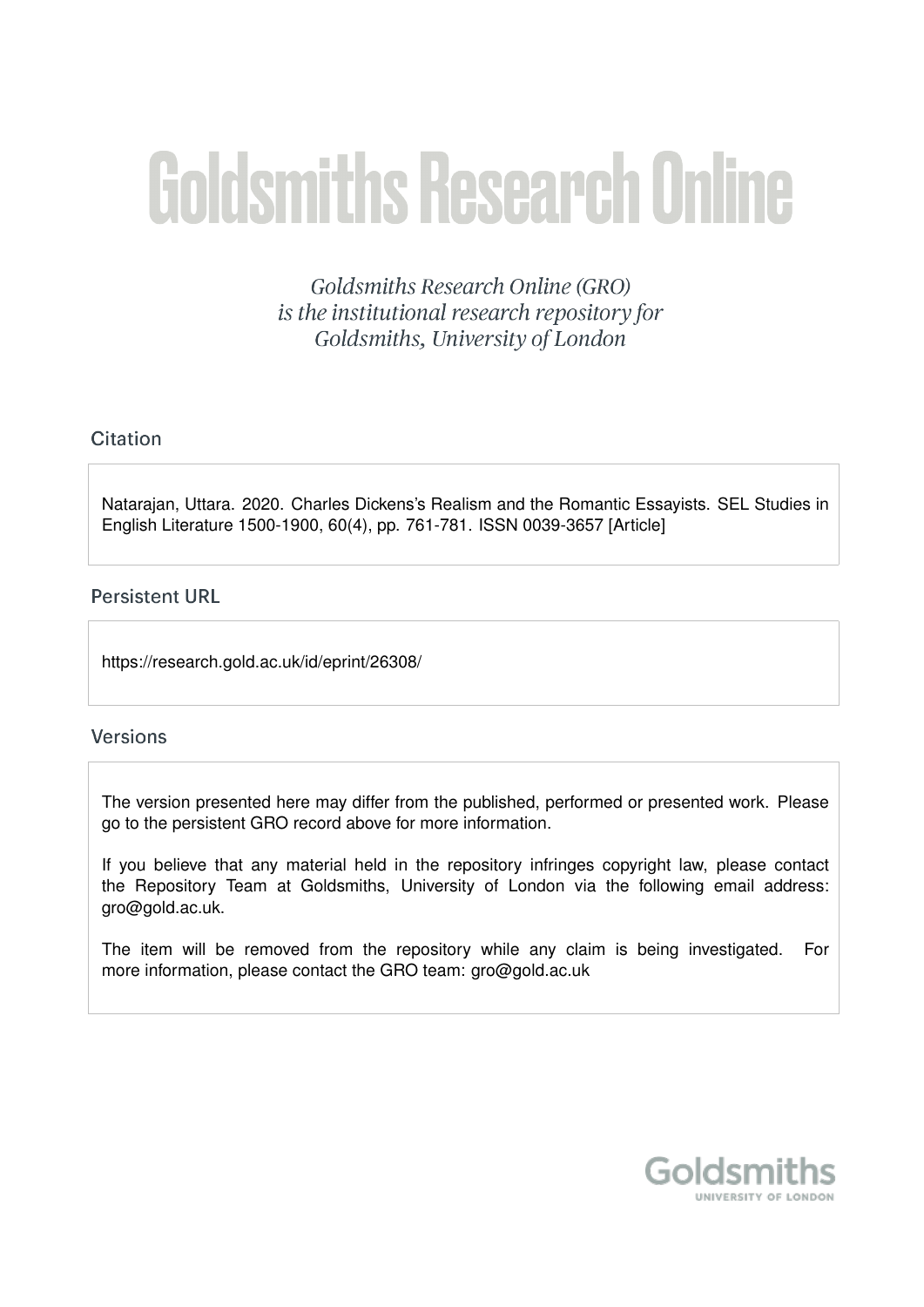#### **ORDINARY STYLES: THE ROMANTIC ESSAYISTS AND DICKENS'S REALISM**

As a topic of critical debate, 'Dickens's realism' has had nearly as long a history as 'realism' itself. Since George Henry Lewes, the inaugurator of the term in English literary criticism, set out, in his response to Foster's *Life*, expressly to assess (and deny) Dickens's realism, $<sup>1</sup>$  $<sup>1</sup>$  $<sup>1</sup>$  the issue has been raised again and again in the critical studies. Many of Dickens's</sup> most eminent contemporaries, as we know, based their claims to realism at least partly on rejecting his.<sup>[2](#page-6-1)</sup> And in an influential essay of the 1970s, J. Hillis Miller, purposely choosing 'an unpromising text', where 'Dickens seems to have practicing a straightforward mimetic realism', uses it as a test case on whose basis he refutes the possibility of 'realism' altogether. $3$  Even outside of the deconstructive extreme, so far as realism has been conceded to so flamboyant a stylist, it has invariably been recognized to be more or other than mimesis. Dickens's uniqueness, the forceful subjectivity of his narrative voice, continues to be identified with his wide creative latitude, his tendency to exceed the limits of the actual. Among recent stylistic analyses, for instance, John R. Reed's *Dickens's Hyperrealism* (2010), argues that 'the very exuberance with which Dickens approaches the world transforms it into something difficult to define as realistic'.<sup>[4](#page-7-0)</sup> Equally, Daniel Tyler's introduction to the anthology, *Dickens's Style* (2013), valuably asserting the inseparability of style and content in Dickens's work, dwells primarily on the transformative tendency of his style, its qualities of exaggeration and excess.<sup>[5](#page-7-1)</sup>

My interest is in another of Dickens's styles, no less characteristic of his writing, but usually overlooked or forgotten in the notice paid to his flamboyant and subjective modes. This is his style of ordinariness, the non-transformative style in which we read a careful attention to the object or other, rather than an expression of the self. Here the moral instrumentality of Dickens's prose is closely bound up with its referential and mimetic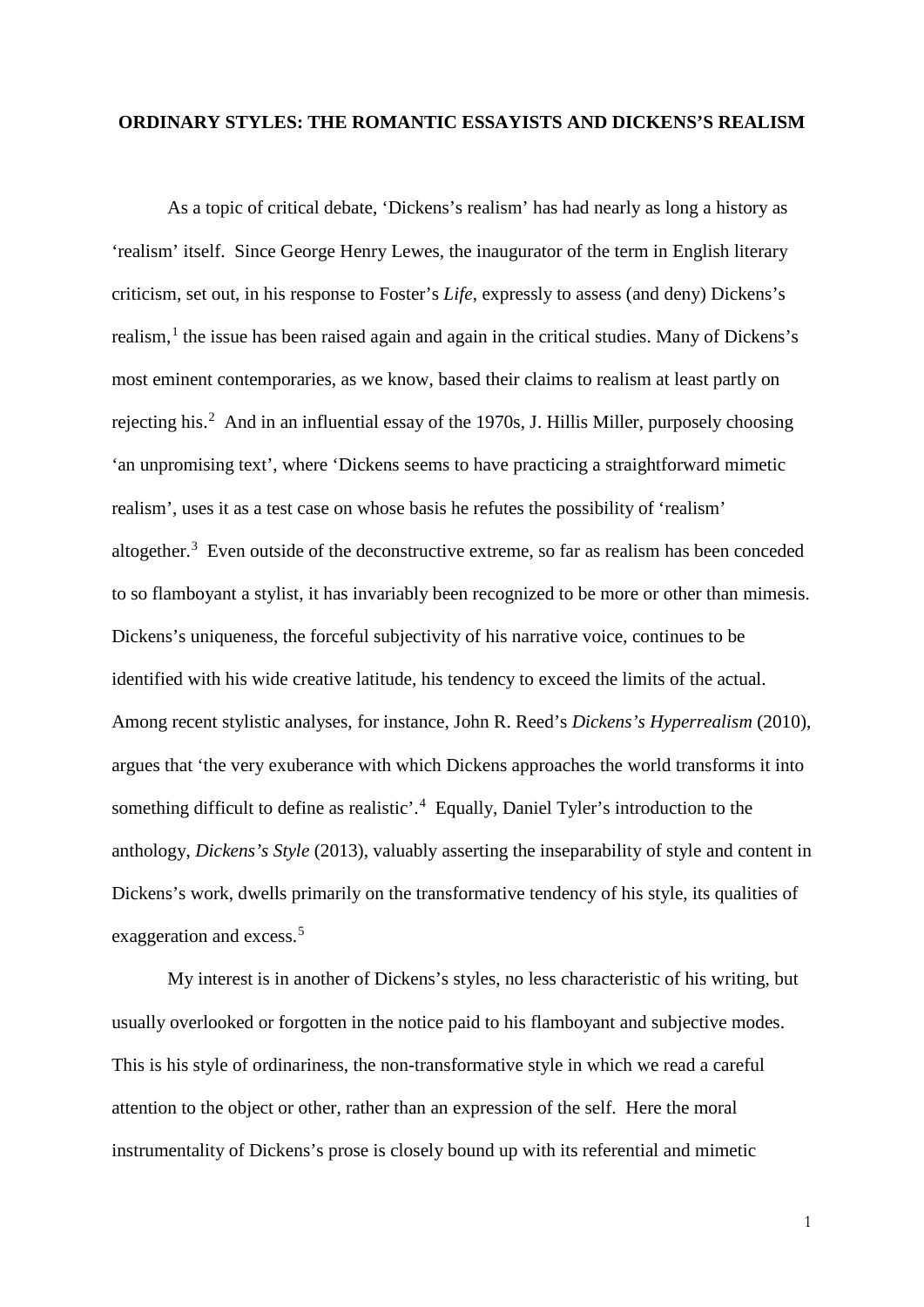function. My purpose in this study is to bring to the fore, this style: Dickens's style of realism.

Already contrarian in its focus on a neglected style, my argument becomes more so in its reconstruction of a neglected literary genealogy for this style. The intense subjectivity that underwrites our view of Dickens's originality has also till now detached him from his forebears. Harold Bloom, the architect *extraordinaire* of precursive relations, declares flatly that 'Dickens [...] had no true precursors,'[6](#page-7-2) and the claim has hardly been questioned. In explicit contradiction, I argue the impact of Romantic essayistic practice on certain characteristic aspects of Dickens's realism. Although over the past decades, one or the other of the Romantic essayists has been sporadically linked to Dickens, there has so far been little attempt to join the dots into any perceptible shape. This study will uncover that shape, showing, first in Leigh Hunt, then Hazlitt, models for Dickens's attitude of detailed attention to the familiar or ordinary subject, before going on to explore the ethical implications of his revisions of his forebears. My case for influence begins with a source study.

### **Dickens and Hunt**

In his early writings, Dickens is himself primarily an essayist, often publishing in the same journals as his Romantic predecessors. By the 1830s, the genre of the miscellaneous essay, as exemplified in the work of those predecessors, had achieved a considerable standing, setting an example that a new practitioner would naturally hope to emulate. Confirming that standing, Bulwer-Lytton pronounces in *England and the English* in 1833,

It is a great literary age – we have great literary men – but [...] we must seek them not in detached and avowed and standard publications, but in periodical miscellanies. [...]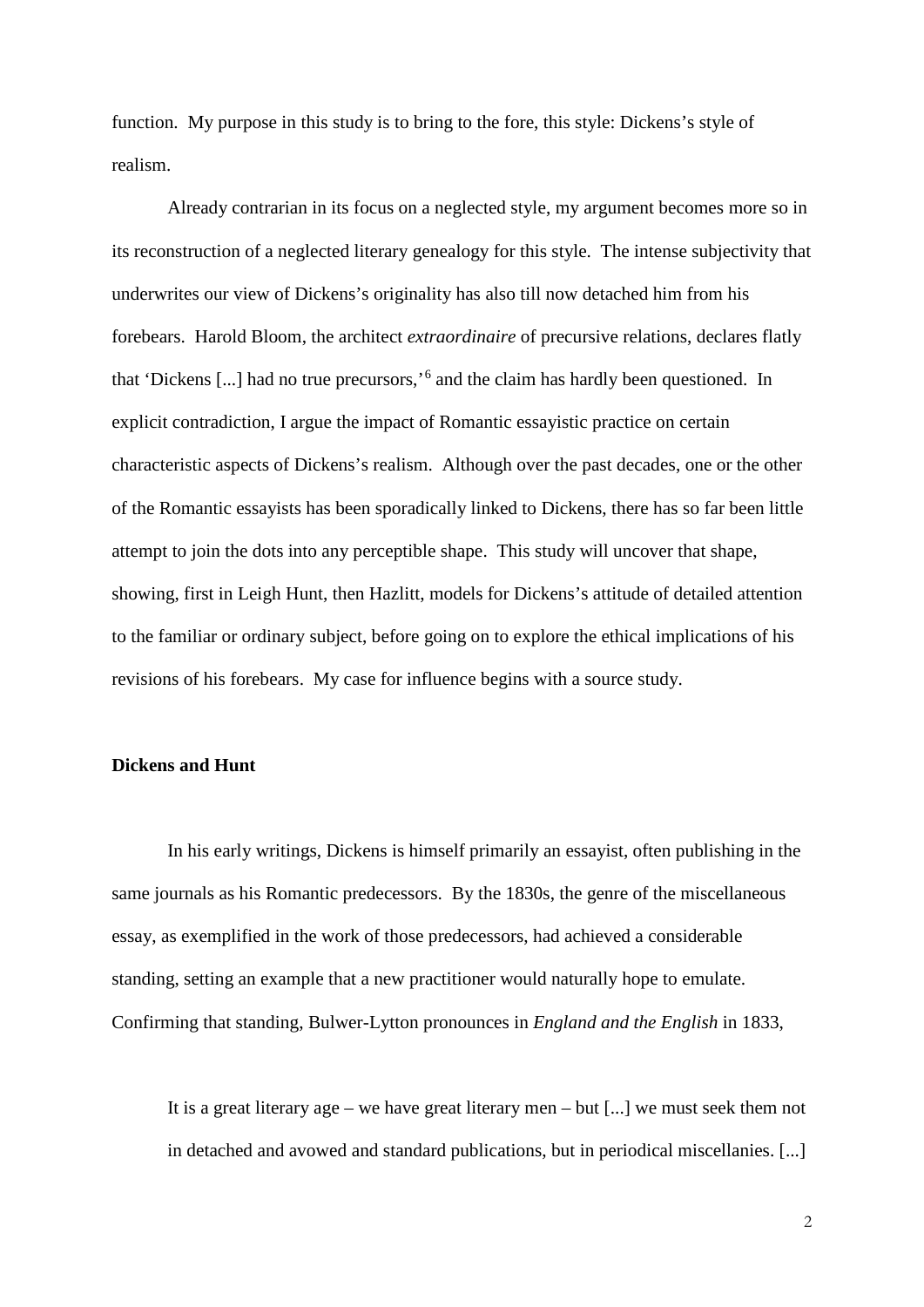Nay, even a main portion of the essays, which now collected in a separate shape, have become a permanent addition to our literature, first appeared amidst a crowd of articles of fugitive interest in the journals of the day, and owe to the accident of republication their claims to the attention of posterity.

This last comment, preceded by a mention of 'the admirable editor of *The Examiner*', is footnoted with a reference to 'Elia' and Hazlitt.<sup>[7](#page-7-3)</sup>

That an aspiring young writer, whose work was also beginning to appear 'amidst a crowd of articles of fugitive interest in the journals of the day', had in mind the model of his immediate forerunners may be taken for granted. Lamb's *The Last Essays of Elia* was published in the same year as *England and the English*, as was Dickens's first published sketch, a story titled 'A Dinner at Poplar Walk' in the *Monthly Magazine* in December 1833. Leigh Hunt's shadow, especially, must have loomed large over Dickens's early city sketches. Hunt's series of nine sketches of London streets was published from September 1833 to April 1834 in the *Weekly True Sun*, at whose companion publication, the daily *True Sun*, Dickens himself was employed in 1832-3. In September 1834, following the publication earlier that year of a two-volume selection of Hunt's familiar essays for *The Indicator* and *The Companion*, as well as the start, in April, of the weekly *Leigh Hunt's London Journal*, a new forum for Hunt's 'Streets of London' sketches, Dickens's miscellanies, which had till then taken the form of short fiction, started to appear as 'Street Sketches' in the *Morning Chronicle*, and from January 1835, as 'Sketches of London' in the *Evening Chronicle*. That Dickens had acquired, somewhere between 1834 and 1839, the *Indicator and Companion* anthology, is indicated by a letter to George Cattermole on 21 August 1839, sent from Elm Cottage along with 'a carpet-bag-full' of books from his collection, including 'Leigh Hunt's Indicator and Companion', 'convenient', like other books in the bag, 'as being easily taken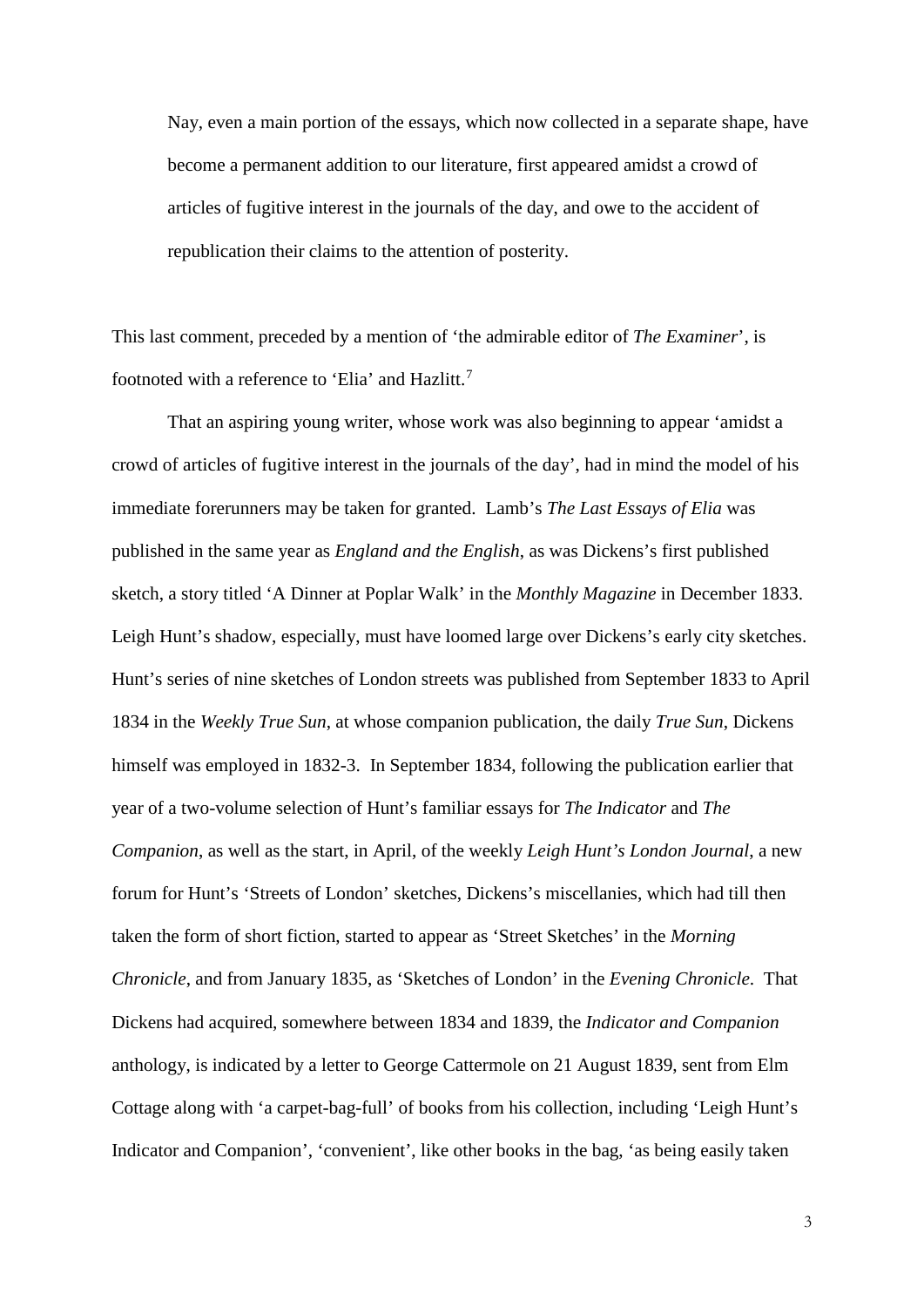up and laid down again'.<sup>[8](#page-7-4)</sup> Dickens's readiness to part with the anthology at this point suggests that he had had it for some time.

If the circumstantial grounds for claiming influence are substantial, the textual evidence is compelling. 'That [...] Leigh Hunt's essays,' wrote George Saintsbury in *The Cambridge History of English Literature* in 1916, 'had immense influence on *Sketches by Boz* few critical readers [...] will deny; and that the habit of the essayist [...] clung to Dickens, much better things than *Sketches* [...] remain to attest<sup>'</sup>.<sup>[9](#page-7-5)</sup> Yet later commentators on Dickens's early writings, occasionally mentioning the pertinence of Hunt, have failed to attach much weight to the connection. Deborah Nord, for instance, in her *Walking the Victorian Streets*  (1995), notes the resemblance between Lamb's and Dickens's nostalgia for London's past and, like F.S. Schwarzbach before her in *Dickens and the City* (1979), briefly compares Dickens's metropolitan sketches to Hunt's, only to deny any significant common ground.<sup>10</sup> My own analysis is primarily of the pertinence to Dickens of the conceptual bearings of the Romantic essayists. Nonetheless, in view of the long-standing insistence on the 'newness' of his writing in the sketches – as Nord puts it, 'he [...] created a new audience, introduced a new cast of characters, and forged a new vision of the city'<sup>[11](#page-7-7)</sup> – I propose to begin, without at all contesting his originality, by listing a number of textual parallels. Where the early writings are concerned, Hunt more readily serves this purpose than Lamb.

Saintsbury's emphasis on Hunt's importance for Dickens as an *essayist* is exactly to the point. Hunt's impact on Dickens becomes clearer when our focus shifts from the metropolitan to the essayistic, from the urban to the ordinary or familiar. Describing, as Nord does, *Sketches by Boz* as 'an entirely new literary phenomenon', Schwarzbach contends that the London essays of Dickens, Hunt, and other metropolitan writers, 'were independently conceived and written in a climate of growing interest in and demand for naturalistic and detailed "sketches" of metropolitan life by [...] [a] metropolitan middle class reading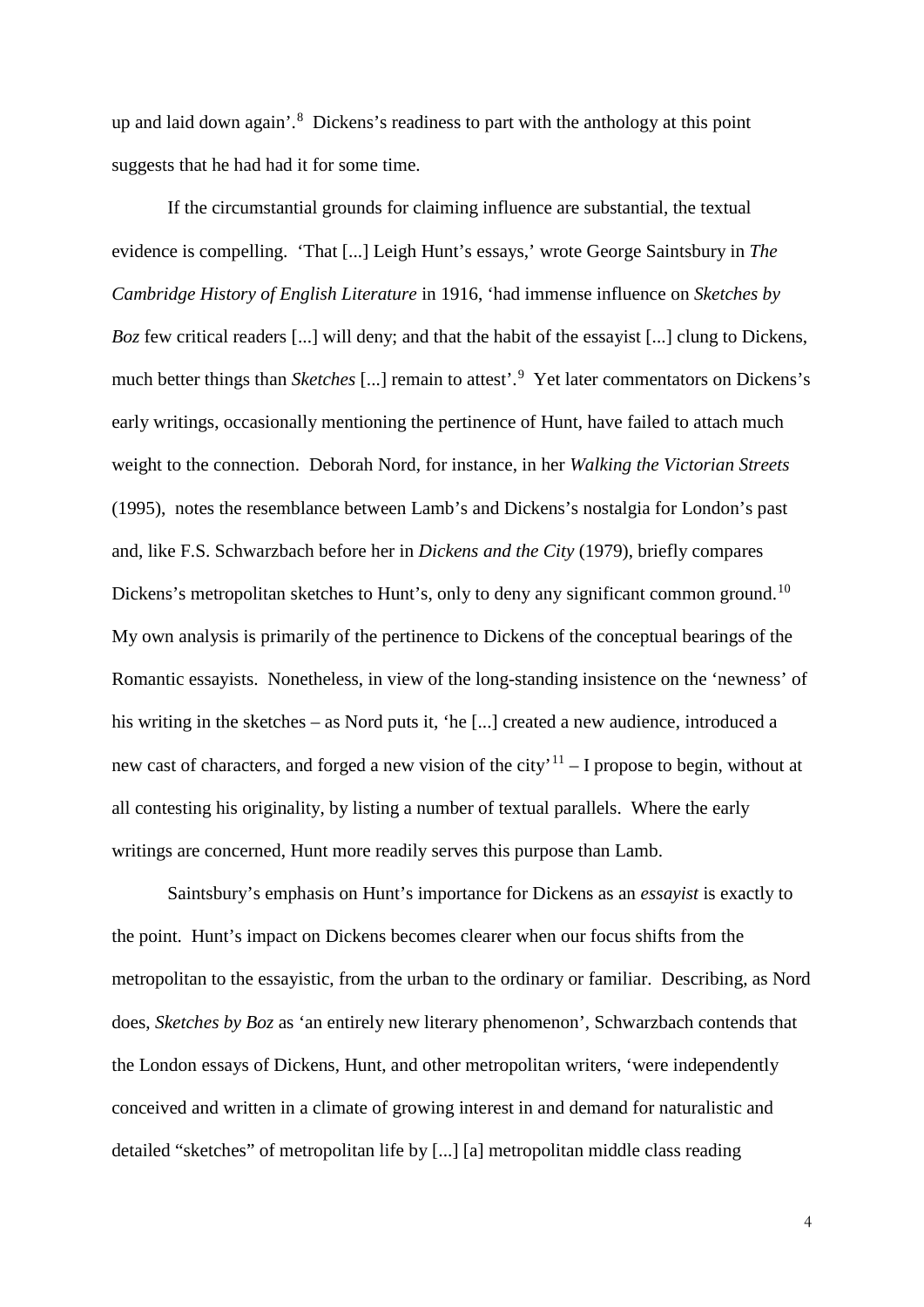public'.[12](#page-7-8) This declaration of independence, limited, like Nord's, to Hunt's later street sketches and their explicitly 'metropolitan' context, so misses the echoes of the earlier familiar essays in Dickens's representations of the city. The versatility of the genre is on display in the eclectic *Indicator and Companion* anthology, where the ordinary subject finds its expression, as it does in Dickens's essays, not only in the street sketch ('A Walk from Dulwich to Brockham'), but also in the character sketch ('The Old Gentleman', 'The Maid-Servant'), and the sentimental 'tale' ('A Tale for a Chimney Corner', 'The Italian Girl'). The second of these in particular, Hunt's new take on the Theophrastan 'character', has been recognized in Tracy Chevalier's magisterial *Encyclopedia of the Essay* (1997) as one of his 'greatest innovations in the genre'.[13](#page-7-9)

Many of Dickens's titles alone, in his own various treatments of the ordinary subject – 'Shops and their Tenants' (*Morning Chronicle*, October 1834), 'The Old Lady' (from 'Our Parish', *Evening Chronicle*, May 1835), 'Hackney-Coach Stands' (*Evening Chronicle*, January 1835), 'Early Coaches' (*Evening Chronicle*, February 1835) – indicate, even if no more than inevitably, a topical closeness to Hunt's: 'The Old Lady', 'A Nearer View of Some of the Shops', 'Coaches' (all in the *Indicator and Companion* collection). But where in some instances, the likeness stops at the title, in others, the tenor of Dickens's treatment is close enough to his predecessor's to warrant remark.

## **Textual parallels**

Dickens's 'Old Lady', for example, who lives in the suburbs and whose sitting-room is 'a perfect picture of quiet neatness' bears a family resemblance to Hunt's, who, similarly characterized – by quietness, order, a vanishing mode of life – also lives in the suburbs, in rooms that are 'in the neatest condition possible'.<sup>[14](#page-7-10)</sup> The latter's possessions are 'exquisite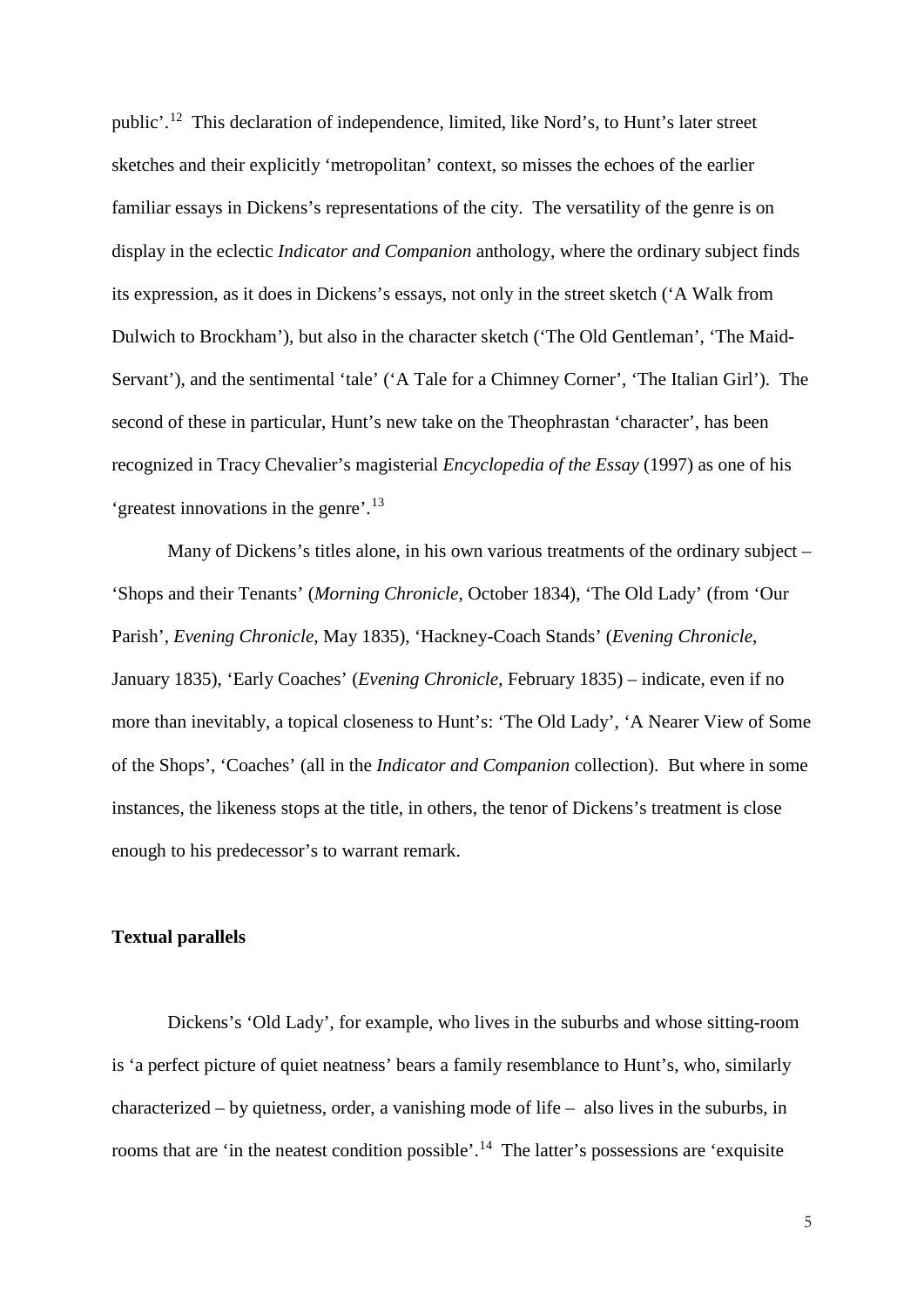things for a little girl', the former's, 'presents from little girls'.[15](#page-8-0) That the resemblance may be more than merely accidental is suggested by the detail of there being, among the 'nicnacs' of Dickens's lady, 'the little picture of the Princess Charlotte and Prince Leopold as they appeared in the Royal Box at Drury-lane Theatre'.[16](#page-8-1) The last outing of Hunt's lady was 'to see the Princess Charlotte and Prince Leopold'.<sup>[17](#page-8-2)</sup>

<span id="page-6-2"></span><span id="page-6-1"></span><span id="page-6-0"></span>Similarly, the content and purport of Dickens's depiction of the hackney coach in 'Hackney-Coach Stands' is markedly akin to Hunt's in his *Indicator* essay, 'Coaches'. Both essayists defend the hackney against more modern transport vehicles. Both describe the horses as drooping – Hunt, 'with still-hung head' and 'drooping ears'; Dickens, 'with drooping heads' – and patient; for Hunt, 'an emblem of all the patience in creation', to Dickens, 'standing patiently on some damp straw'.<sup>18</sup> Both note the fading traces of old coats of arms on the coach: 'A hackney coach has often the arms of nobility on it [...] we catch a glimpse of the faded lustre of an earl or marquis's coronet' ('Coaches'); 'the panels are ornamented with a faded coat of arms' ('Hackney-Coach Stands').<sup>[19](#page-8-4)</sup> Both associate the coach with a wedding scene.<sup>[20](#page-8-5)</sup> And both, finally, evoke the imagined history of the coach in a similar rhetorical style. Thus Hunt apostrophizes the coach: 'How many friends has thou not carried to merry-meetings! How many young parties to the play! How many children, whose faces thou hast turned in an instant from the extremity of lachrymose weariness to that of staring delight! Thou has contained as many different passions in thee as a human heart; and for the sake of the human heart, old body, thou are venerable.<sup>[21](#page-8-6)</sup> In turn, Dickens exclaims, 'What an interesting book a hackney-coach might produce, if it could carry as much in its head as it does in its body! [...] How many stories might be related of the different people it had conveyed on matters of business or profit – pleasure or pain! And how many melancholy tales of the same people at different periods!'<sup>[22](#page-8-7)</sup>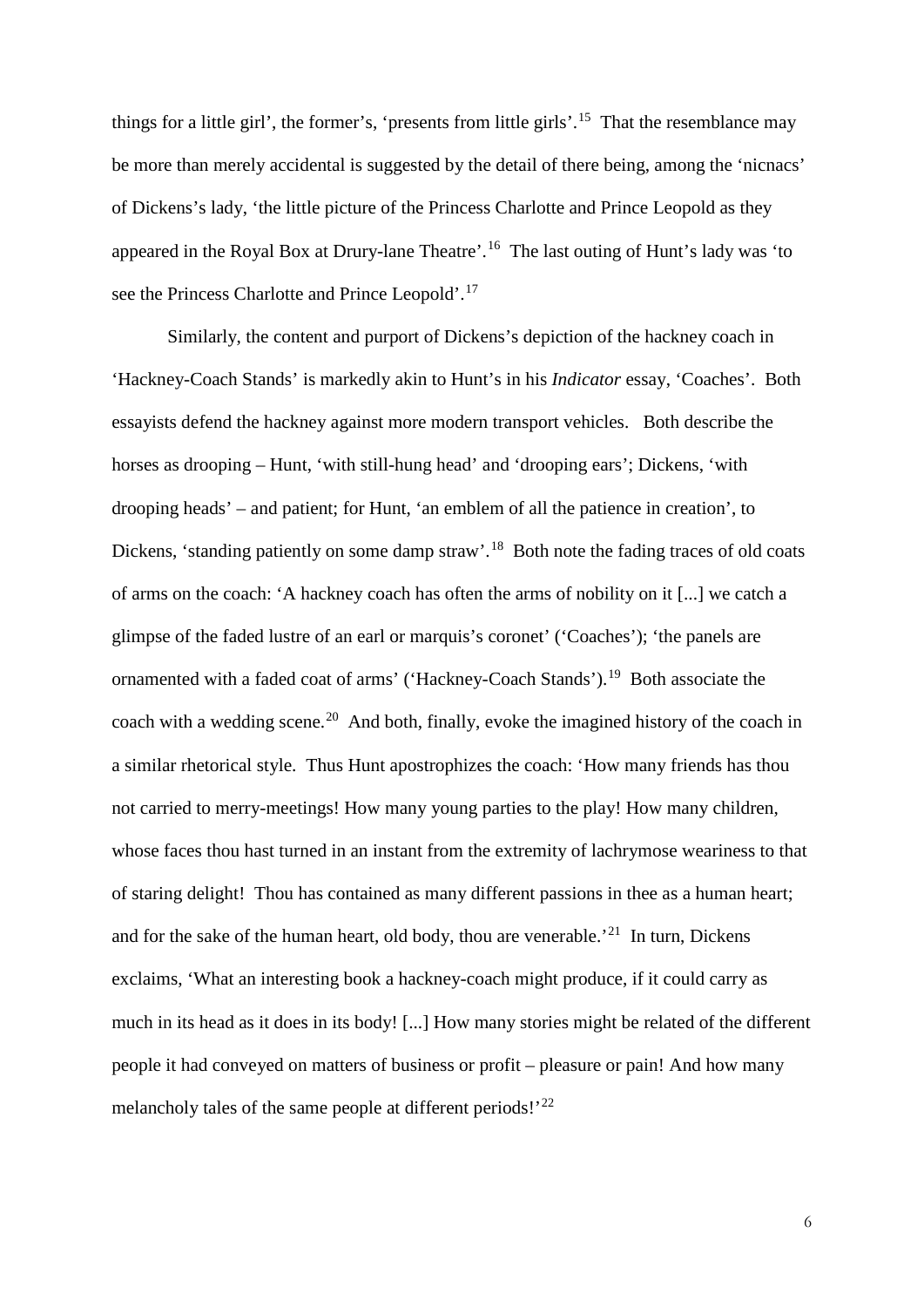<span id="page-7-3"></span><span id="page-7-2"></span><span id="page-7-1"></span><span id="page-7-0"></span>To clinch the comparison with one further parallel, from a list too long to be fully enumerated, there is a manifest correspondence, again, between the opening of Hunt's essay, 'May Day', in the first volume of the *Indicator* and *Companion* anthology – 'May-Day is a word, which used to awaken in the minds of our ancestors all the ideas of youth, and verdure, and blossoming, and love, and hilarity; in short, the union of the two best things in the world, the love of nature, and the love of each other' – and that of Dickens's 'The First of May', originally published as 'A Little Talk about Spring, and the Sweeps' in May 1836: 'The first of May! There is a merry freshness in the sound, calling to our minds a thousand thoughts of all that is pleasant and beautiful in nature, in her sweetest and most delightful form.'[23](#page-8-8) Both essays begin with the aural stimulus for the association of 'ideas' or 'thoughts', with 'verdure' or 'freshness', youth, and nature, before going on to recall past May Day traditions. (Separately, we might note, too that the May Day dance of the chimney-sweeps, to which much of Dickens's article is devoted, figures also in Hunt's piece, 'To-morrow the First of May', in the 30 April 1834 issue of *Leigh Hunt's London Journal*.<sup>[24](#page-8-9)</sup>)

<span id="page-7-8"></span><span id="page-7-7"></span><span id="page-7-6"></span><span id="page-7-5"></span><span id="page-7-4"></span>Such textual parallels, whether or not Dickens was conscious of them, contribute to the recovery of a neglected literary relation, a key genealogy, important not simply as an end in itself, but also as a means to a further examination, of Dickens's distinctive rewriting of his precursors. The identification of source material for his early sketches in the works of the Romantic essayists serves as a necessary preliminary to a much larger claim, about his revisions of his models. In the critical distinctions between his practice and Hunt's, we may elicit, from the early work onwards, the characteristics and tendency of Dickens's realism.

## <span id="page-7-10"></span><span id="page-7-9"></span>**Variations on the ordinary**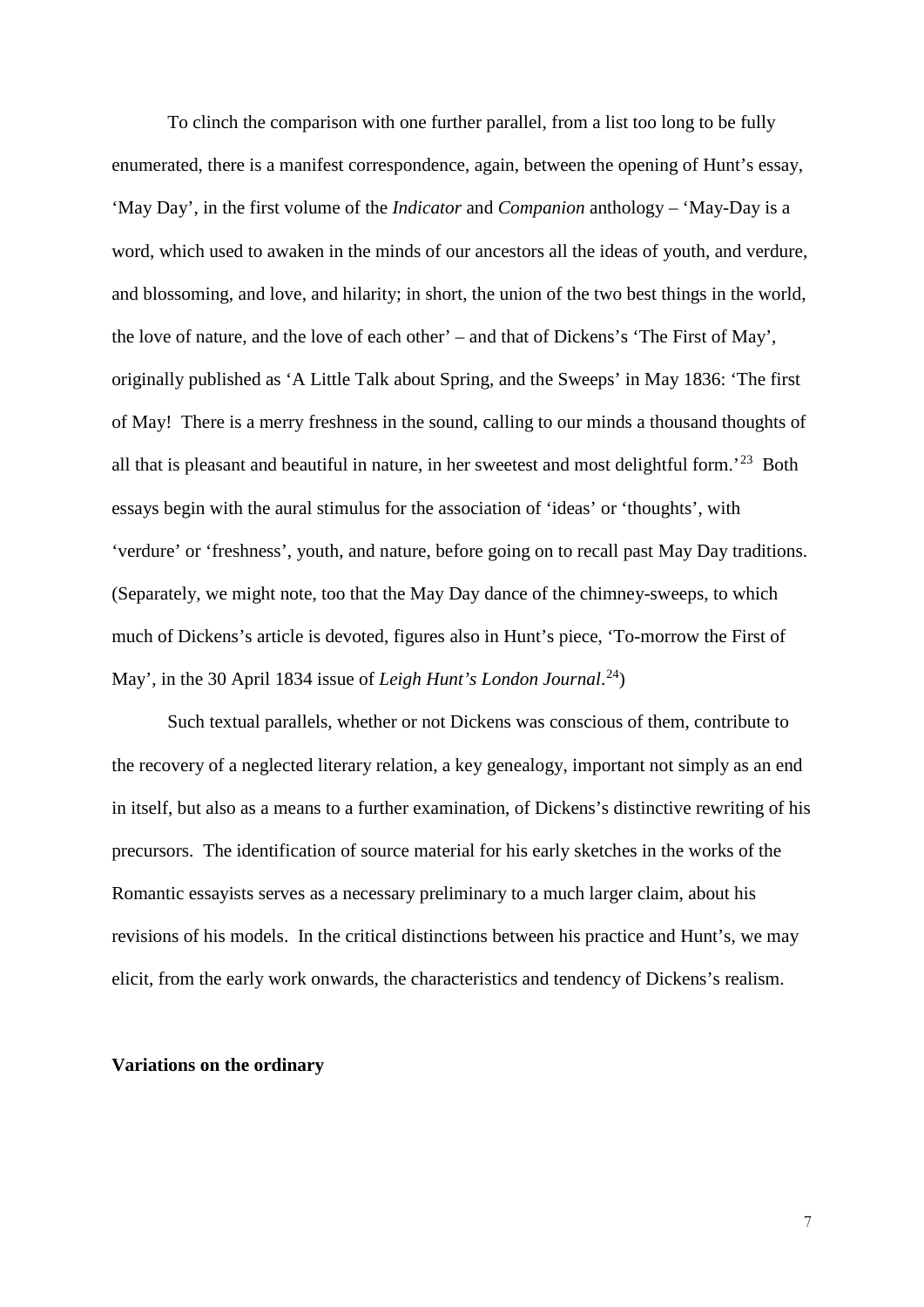<span id="page-8-8"></span><span id="page-8-7"></span><span id="page-8-6"></span><span id="page-8-5"></span><span id="page-8-4"></span><span id="page-8-3"></span><span id="page-8-2"></span><span id="page-8-1"></span><span id="page-8-0"></span>Elsewhere, I have discussed the idealizing procedure of the Romantic essayist, by which the quotidian subject slides frequently into the visionary or ideal, and back again.<sup>25</sup> In the extracts from Hunt that I have just listed, the old lady's glimpse of the royal couple is a 'beatific vision', the hackney coach becomes the type of the 'human heart', and the essay 'May-Day' quickly moves to Milton's 'Song. On May Morning', followed by a series of quotations from other literary texts. In Dickens's sketches, by contrast, Hunt's 'beatific vision' is a 'little picture', the hackney might produce an 'interesting book', and its horses, for Hunt, 'an emblem of all the patience in creation', are here 'standing patiently on some damp straw.' Similarly, in Dickens's 'The First of May', Hunt's 'verdure' becomes 'freshness', and the writer's yearning for the romantic origins of the chimney sweeps does not obliterate 'the fact that whole families of sweeps were regularly born of sweeps, in the rural districts of Somers town and Camden Town'.[26](#page-8-11) In all of these revisions, 'Boz' resolutely resists Romantic idealization, whether in the form of a grandness of scale, or of overt literary and classical association. The distinction is palpable, not only in the direct textual parallels that I have adduced here, but also more generally, in the treatment of a common subject. Take Hunt's depiction of a 'well-disposed fruiterer's window':

<span id="page-8-16"></span><span id="page-8-15"></span><span id="page-8-14"></span><span id="page-8-13"></span><span id="page-8-12"></span><span id="page-8-11"></span><span id="page-8-10"></span><span id="page-8-9"></span>Here are the round piled-up oranges, deepening almost into red, and heavy with juice; the apple with its brown-red cheek, as if it had slept in the sun; the pear, swelling downwards; thronging grapes, like so many tight little bags of wine; the peach, whose handsome leathern coat strips off so finely; the pearly or ruby-like currants, heaped in light long baskets; the red little mouthful of strawberries; the larger purple ones of plums; cherries, whose old comparison with lips is better than anything new; mulberries, dark and rich with juice, fit to grow over what Homer calls the deep black-watered fountains; the swelling pomp of melons; the rough inexorable-looking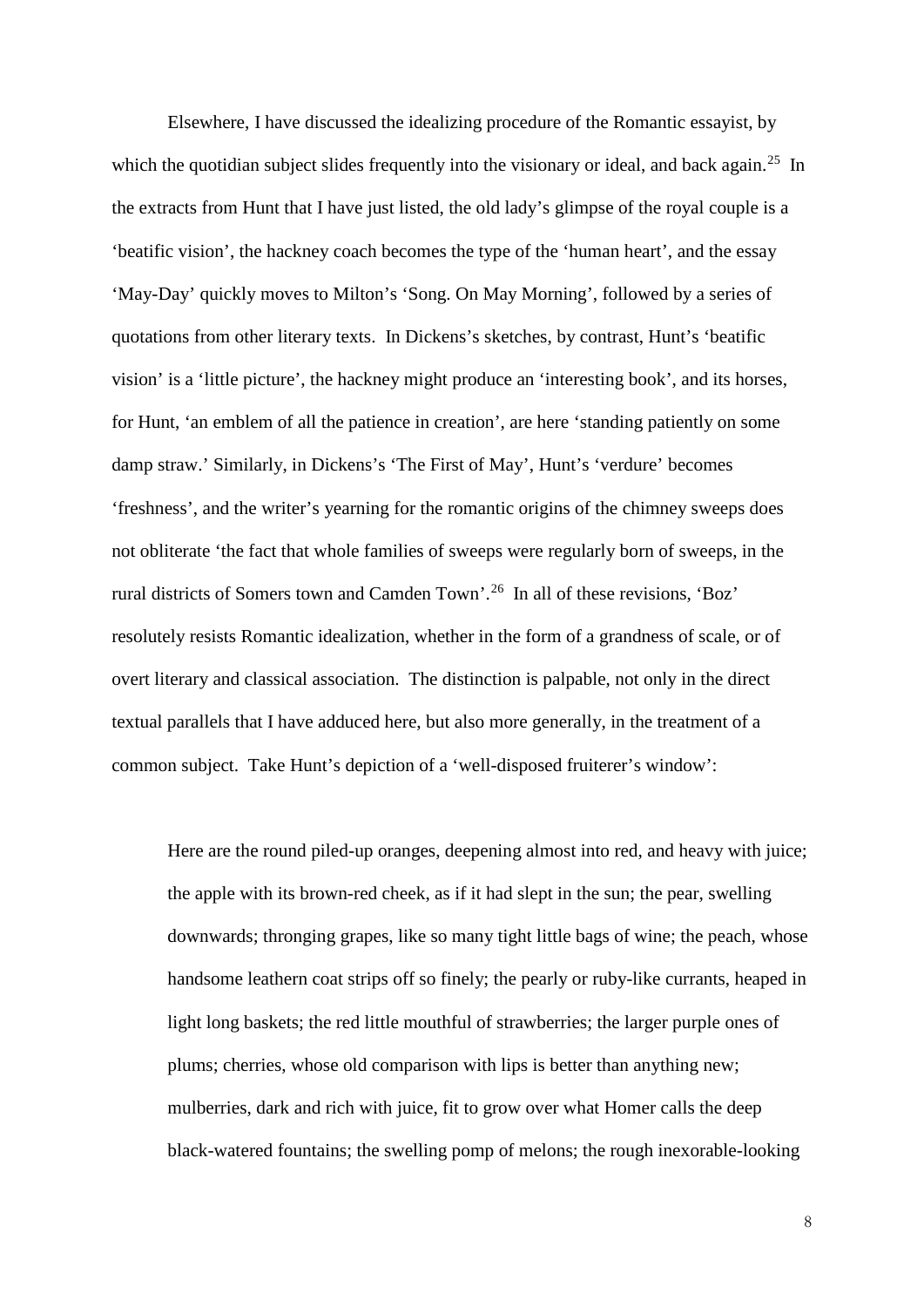<span id="page-9-0"></span>cocoanut, milky at heart; the elaborate elegance of walnuts; the quaint cashoo-nut; almonds, figs, raisins, tamarinds, green leaves,' [...]

(Hunt, 'A Nearer View of Some of the Shops')<sup>[27](#page-8-12)</sup>

<span id="page-9-2"></span><span id="page-9-1"></span>The ellipsis at the end of my extract is occupied in Hunt's text by a long quotation from *Paradise Lost*. His adjectives and similes, along with his allusions to Homer and Milton, construct an urban pastoral, idealizing the shop window by literary representation. The contrast with, say, the following passage from Dickens's 'The Streets at Night' (*Bell's Life in London*, 17 January 1836) could hardly be more pointed:

<span id="page-9-5"></span><span id="page-9-4"></span><span id="page-9-3"></span>Flat fish, oyster, and fruit venders linger hopelessly in the kennel, in vain endeavouring to attract customers; and the ragged boys who usually disport themselves about the streets, stand crouched in little knots in some projecting doorway, or under the canvass blind of the cheesemonger's, where great flaring gaslights, unshaded by any glass, display huge piles of bright red, and pale yellow cheeses, mingled with little five-penny dabs of dingy bacon, various tubs of weekly Dorset, and cloudy rolls of 'best fresh'.<sup>[28](#page-8-13)</sup>

<span id="page-9-9"></span><span id="page-9-8"></span><span id="page-9-7"></span><span id="page-9-6"></span>This passage exemplifies Dickens's realist depiction of the ordinary scene. Also in the *Sketches*, certainly, we find early instances of his other distinctive styles, of satire or sentimentality, where what is little is inflated for the purposes of irony or pathos. In a passage such as this one, by contrast, Dickens's realism is recognizable in the numerousness of its detail conjoined with its retention of an uncompromised smallness of scale ('the ragged boys [...] in *little* knots; '*little* five-penny dabs of dingy bacon').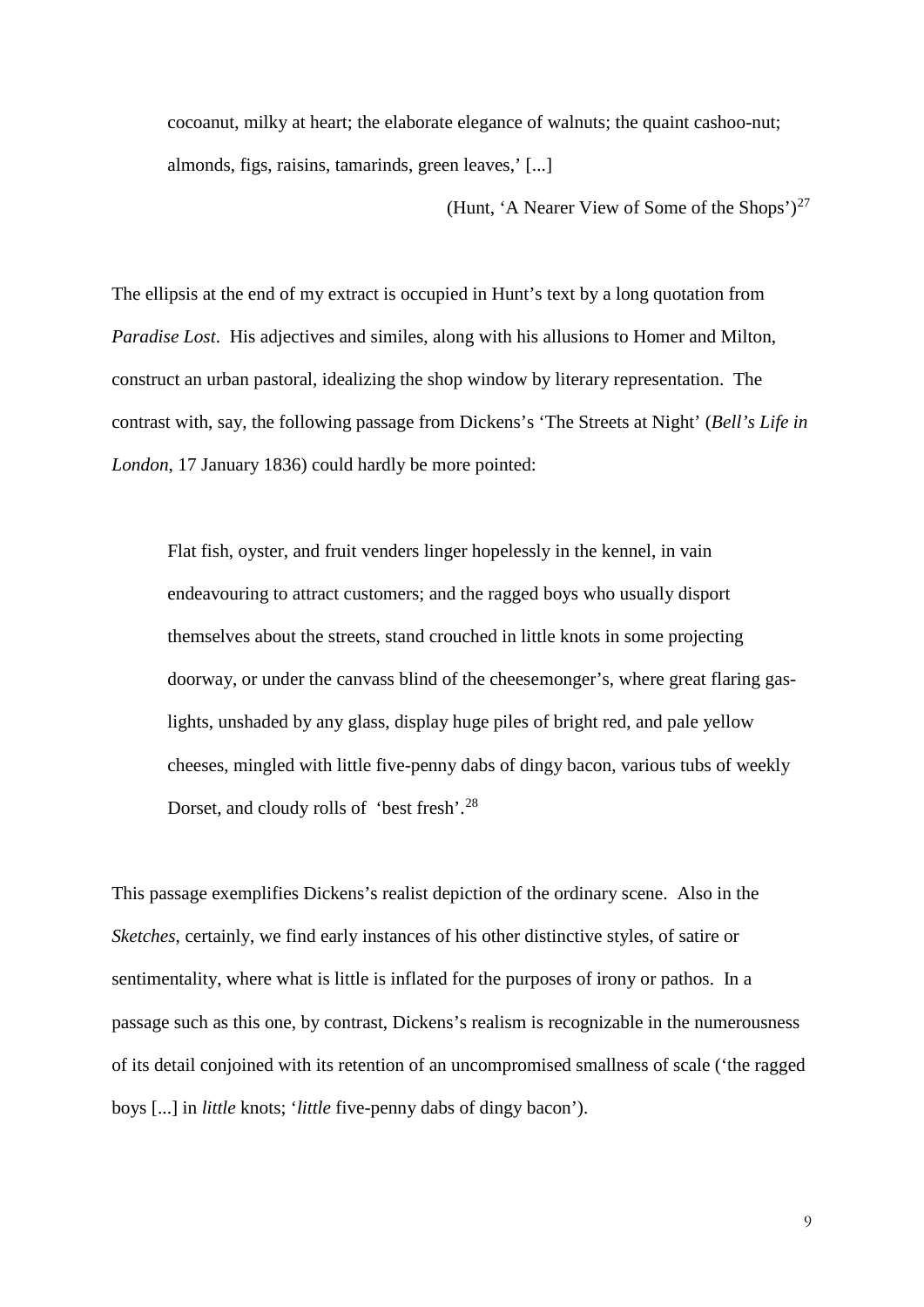<span id="page-10-0"></span>The distinction between Hunt's tendency to elevate the ordinary subject and Dickens's eschewing of this kind of elevation, marks, crucially, a changing relation to the subject of representation. To the extent that the idealizing procedure transforms the ordinary subject into an imaginative creation, it may be said to close the gap between the essayist and his subject. Or to go further, as the numerous critiques of Romantic imagination have argued, idealization may be perceived as an egotistical procedure, by which the subject of representation is displaced or assimilated by the author of the representation.<sup>29</sup> In Dickens's essays, this absorption of the subject into the authorial self is rare. More usually, instead, we perceive sympathy without displacement, an avoidance of the idealizing process by which the represented subject is metamorphosed into something larger than itself.

<span id="page-10-5"></span><span id="page-10-4"></span><span id="page-10-3"></span><span id="page-10-2"></span><span id="page-10-1"></span>The absence in Dickens's sketches of imaginative transformation, the abjuring of this form of egotism in his depictions of the urban subject, marks his participation in the transition from the Romanticism of the early decades of the nineteenth century to the realism of the later part of the century. Sharing what Phillip Lopate has called the 'taste for littleness' in the essay,[30](#page-8-15) Dickens departs from his Romantic forebears in his eschewing of their idealizing practice, and with it, its egotistical tendency. To unfold this departure more fully, I want to return to that shared 'taste', manifest in the Romantic essayists' commitment to the minutiae of everyday life and ordinary experience, their vital legacy to their successors.

### <span id="page-10-7"></span><span id="page-10-6"></span>**Ordinary details**

<span id="page-10-9"></span><span id="page-10-8"></span>In George Levine's masterly and still unsurpassed defence of Victorian realism, *Sketches by Boz*, where the piecemeal early work treated in the first part of this essay was collected into a single volume, is an early example of a 'relocation' of literature in the nineteenth century 'from the large to the small, from the general to the particular'. In the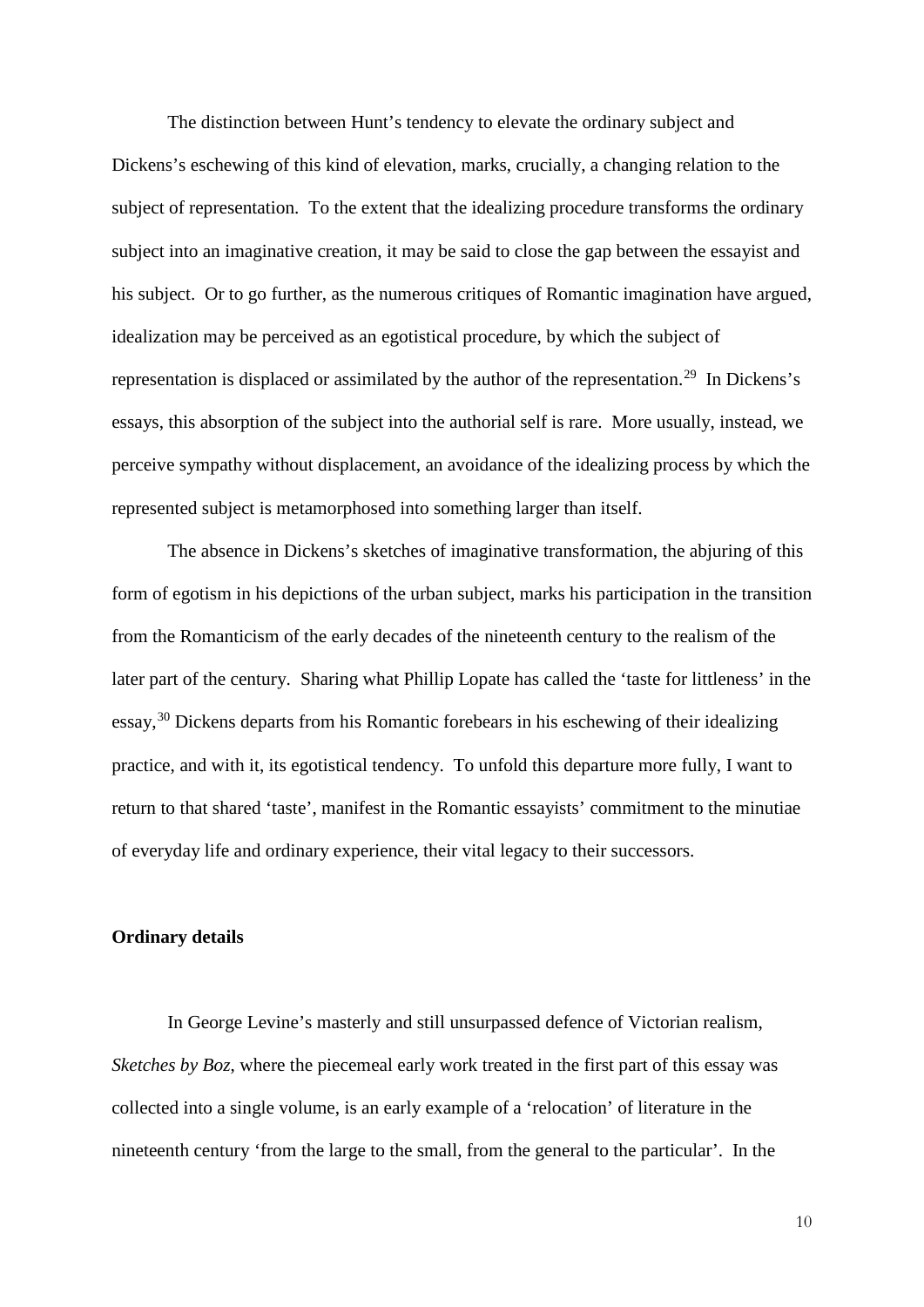<span id="page-11-1"></span><span id="page-11-0"></span>*Sketches*, he further observes, 'Dickens can be seen learning his craft by learning how to give to the particular and ordinary the resonances traditionally to be found in the universals of an earlier philosophy and literature.<sup>[31](#page-8-16)</sup> If this is so, then although we might recognize with Stanley Cavell, that a 'quest of the ordinary' is a characteristic of Romanticism in general, [32](#page-9-0) we might still highlight as Dickens's key precursors in this regard, the Romantic familiar essayists, who, expressing, like Dickens, in prose rather than poetry, a serious attention to the ordinary, furnish us with innumerable instances of the 'relocation' identified by Levine.

<span id="page-11-2"></span>Dickens is indeed closer to the essayists than to the Romantic poets, not only generically, but also in the sustained intensity of that attention, manifest in its detail. Not just in the early writing in the *Sketches*, but also in the great works that follow (as Saintsbury would have it, 'much better things than *Sketches*'), the value of the ordinary is asserted in the detail of the representation: the wealth of its detail gains, for the ordinary, its significance. In Levine's words, 'The particular, under the pressure of intense and original seeing, gives back the intensities normally associated with larger scale, traditional forms.'[33](#page-9-1) Or in Hunt's more matter-of-fact phrasing, in his essay 'On Washerwomen' (1816), '[S]ome of the plainest weeds become beautiful under the microscope.<sup>34</sup> A prototype for this kind of seeing may be found in Hunt's own writing, as in the following depiction of a toy shop in 'A Nearer View of Some of the Shops':

<span id="page-11-5"></span><span id="page-11-4"></span><span id="page-11-3"></span>In the corner opposite are battle-doors and shuttle-cocks, which have their maturer beauties; balls, which possess the additional zest of the danger of breaking people's windows; – ropes, good for swinging and skipping, especially the long ones which others turn for you, while you run in a masterly manner up and down, or skip in one spot with an easy and endless exactitude of toe, looking alternately at their conscious faces; – blood-allies, with which the possessor of a crisp finger and thumb-knuckle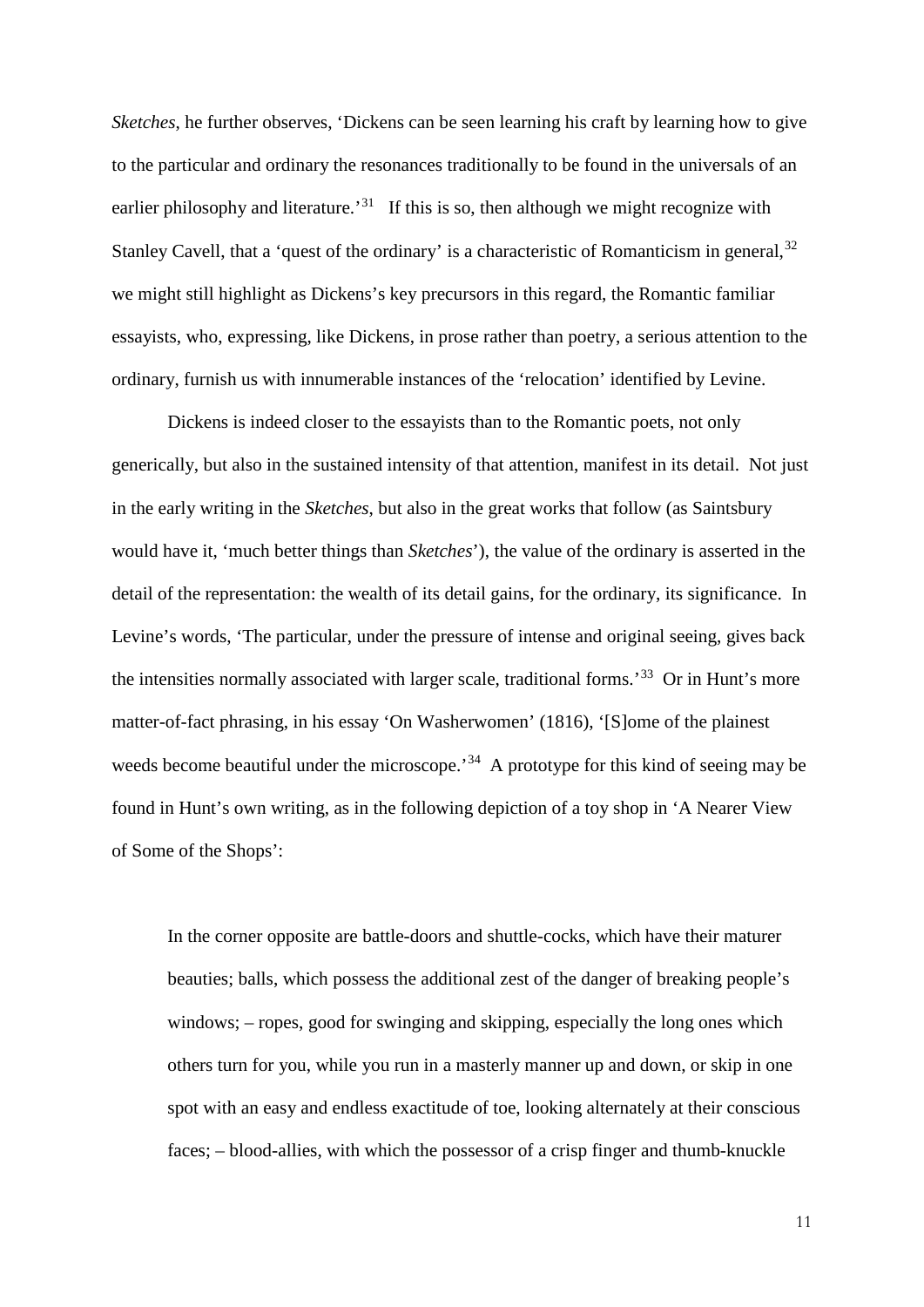causes the smitten marbles to vanish out of the ring ; kites, which must appear to more vital birds a ghastly kind of fowl, with their grim, long, white faces, no bodies, and endless tails; – cricket-bats, manly to handle; – trap-bats, a genteel inferiority; – swimming-corks, despicable; – horses on wheels, an imposition on the infant public; – rocking-horses, too much like Pegasus, ardent yet never getting on; – Dutch toys, so like life, that they ought to be better; – Jacob's ladders, flapping down one over another their tintinnabulary shutters; – dissected maps, from which the infant statesmen may learn how to dovetail provinces and kingdoms; – paper posturemakers, who hitch up their knees against their shoulder-blades, and dangle their legs like an opera dancer; – Lilliputian plates, dishes, and other household utensils, in which a grand dinner is served up out of half an apple;– boxes of paints, to colour engravings with, always beyond the outline; – ditto of bricks, a very sensible and lasting toy, which we except from a grudge we have against the gravity of infant geometricks; – whips, very useful for cutting people's eyes unawares; –hoops, one of the most ancient as well as excellent of toys; – sheets of pictures, from A apple-pie up to farming, military, and zoological exhibitions, always taking care that the Fly is as large as the Elephant, and the letter X exclusively appropriated to Xerxes; – musical deal-boxes, rather complaining than sweet, and more like a peal of bodkins than bells; – penny trumpets, awful at Bartlemy-tide; – jew's harps, that thrill and breathe between the lips like a metal tongue; – carts – carriages – hobby-horses, upon which the infant equestrian prances about proudly on his own feet; – in short, not to go through the whole representative body of existence – dolls, which are so dear to the maternal instincts of little girls.[35](#page-9-3)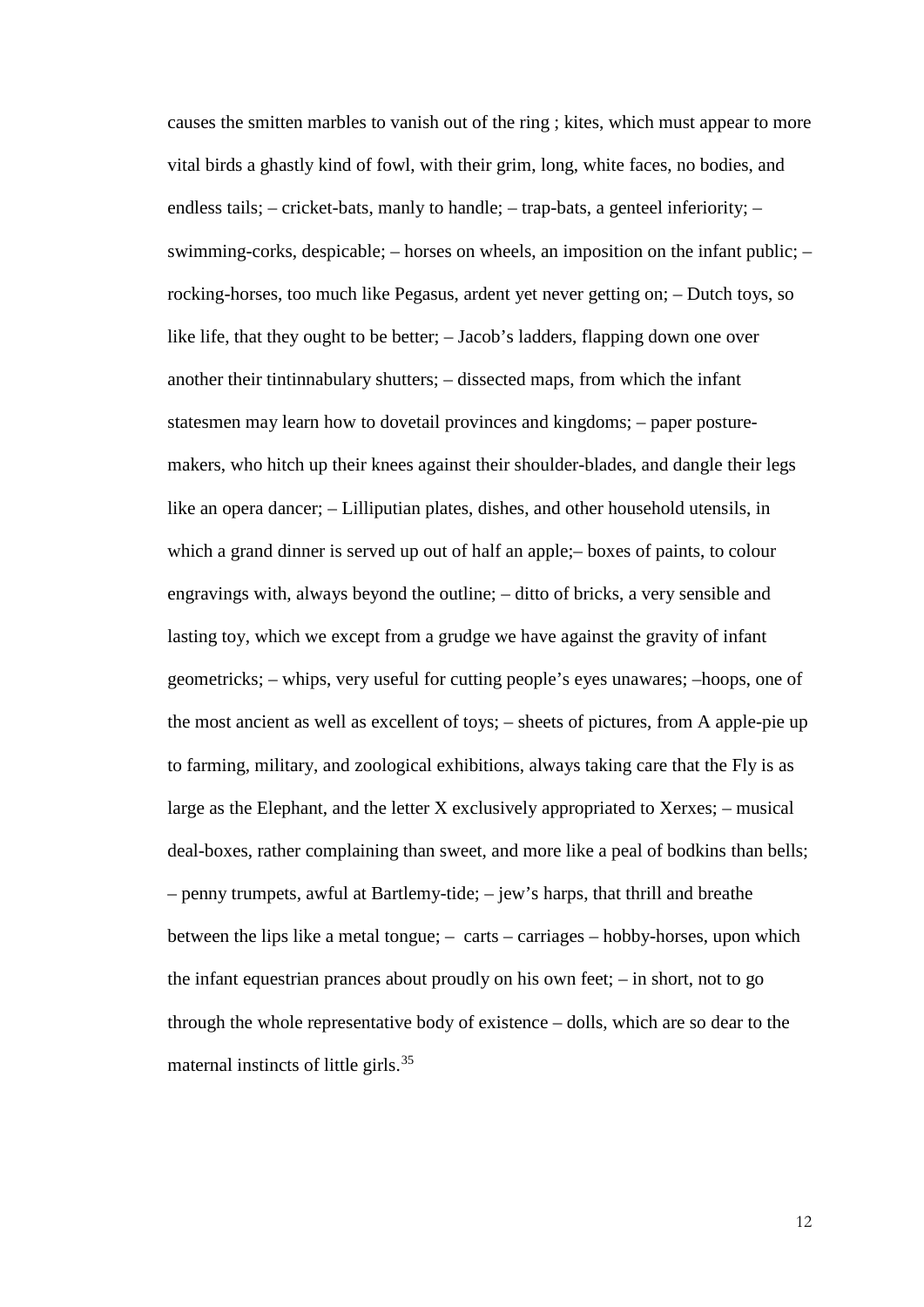This plethora of ordinary detail, found everywhere in Dickens's writing, in the Romantic era is peculiar to its familiar essays. A description such as this one belies Nord's assertion that Dickens 'savors the quotidian and the ordinary in ways that Hunt cannot.<sup>[36](#page-9-4)</sup> If, as has widely been recognized, the hallmark of Dickens's prose is the tendency to multitudinous detail,  $37$ then it is primarily in the essayists – in Hazlitt's essays, as well as Hunt's, as I will show – that we find a Romantic precedent for this tendency.

## **A detailed ideal**

In the context of Romantic aesthetics, the infinitude of detail constitutes what A.O Lovejoy long ago identified as the Schlegelian ideal; $38$  infinitely discriminated, the ordinary turns into such an ideal, the ideal constituted of innumerable particulars. The more detailed the object, the greater the value or magnitude with which it is invested. The object of representation may be amplified, then, as much by minute discrimination as by imaginative transformation. As this magnitude increases, or as the representation of the object becomes more detailed and realistic, simultaneously, by virtue of its magnitude, it also becomes more idealized. Thus the representation of the ordinary, in proportion to the density of its detail, is at one and the same time, both the more real and the more ideal; provided that is, that it constitutes a whole.

The proviso is critical. In previous studies of Hazlitt's philosophy, I have written extensively on his doctrine of abstraction, where abstraction is the condition of knowledge, the process by which the mind unifies innumerable particulars into a graspable whole or 'aggregate'.[39](#page-9-7) Such an aggregate is ideal because of the unity of the whole, real because of its particular and detailed constitution. This dual nature – characterizing, to Hazlitt, all of our ideas – has an immediate bearing on the detailed representation of the ordinary in Romantic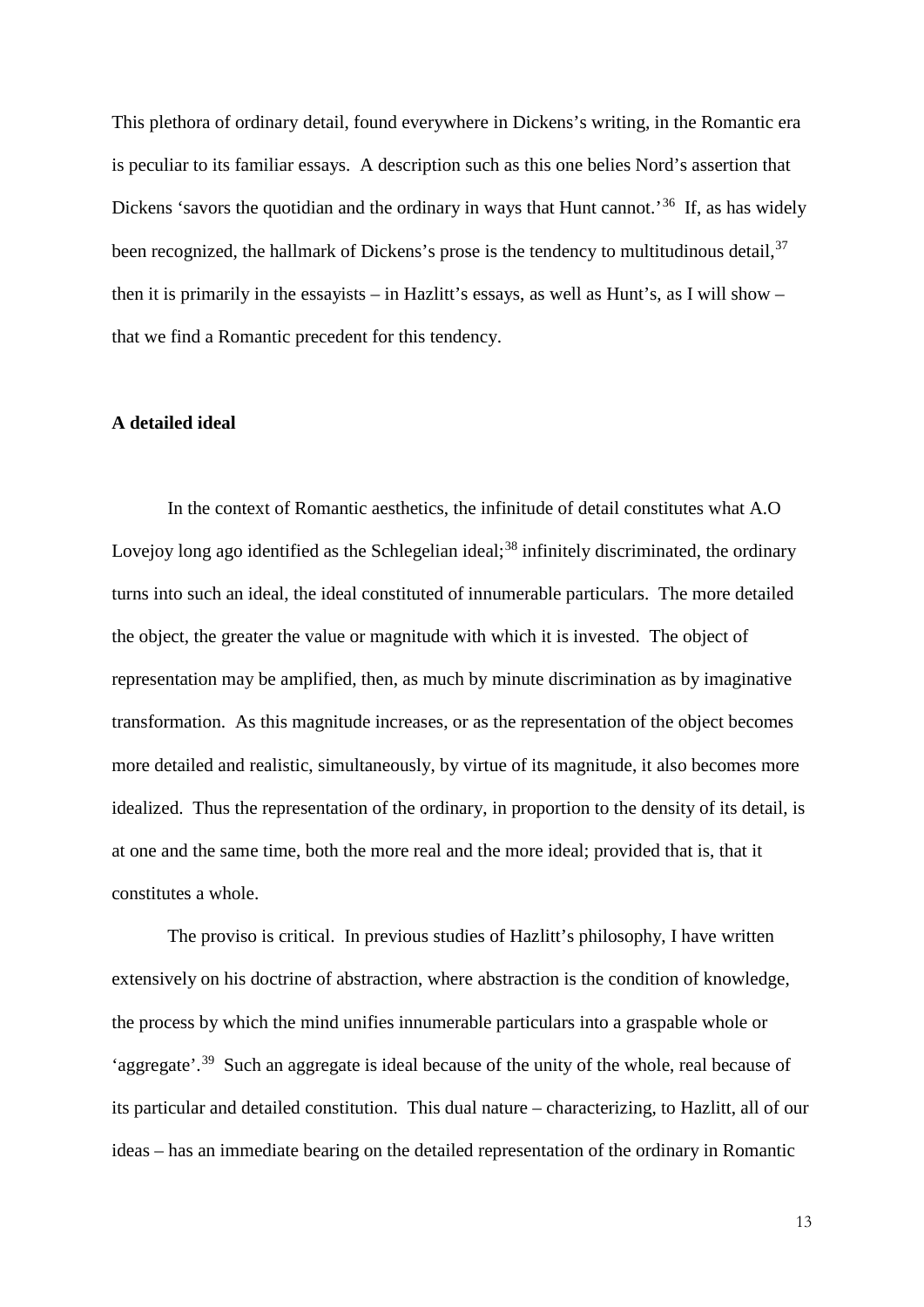conversational prose. In Hunt's essays, as his description of the toy shop shows, we find a prototype for such detail. In Hazlitt's, we find another:

To be in want of money, is to pass through life with little credit or pleasure; it is to live out of the world, or to be despised if you come into it; it is not to be sent for to court, or asked out to dinner, or noticed in the street; it is not to have your opinion consulted or else rejected with contempt, to have your acquirements carped at and doubted, your good things disparaged, and at last to lose the wit and the spirit to say them; it is to be scrutinized by strangers, and neglected by friends; it is to be a thrall to circumstances, an exile in a foreign land; to forego leisure, freedom, ease of body and mind, to be dependent on the good-will and caprice of others, or earn a precarious and irksome livelihood by some laborious employment: it is to be compelled to stand behind a counter, or to sit at a desk in some public office, or to marry your landlady, or not the person you would wish; or to go out to the East or West-Indies, or to get a situation as judge abroad, and return home with a liver-complaint; or to be a lawstationer, or a scrivener or scavenger, or newspaper reporter; or to read law and sit in court without a brief, or be deprived of the use of your fingers by transcribing Greek manuscripts, or to be a seal engraver and pore yourself blind; or to go upon the stage, or try some of the Fine Arts; with all your pains, anxiety, and hopes, most probably to fail, or, if you succeed, after the exertions of years, and undergoing constant distress of mind and fortune, to be assailed on every side with envy, back-biting, and falsehood, or to be a favourite with the public for awhile, and then thrown into the back-ground – or a jail, by the fickleness of taste and some new favourite; to be full of enthusiasm and extravagance in youth, of chagrin and disappointment in after-life; to be jostled by the rabble because you do not ride in your coach, or avoided by those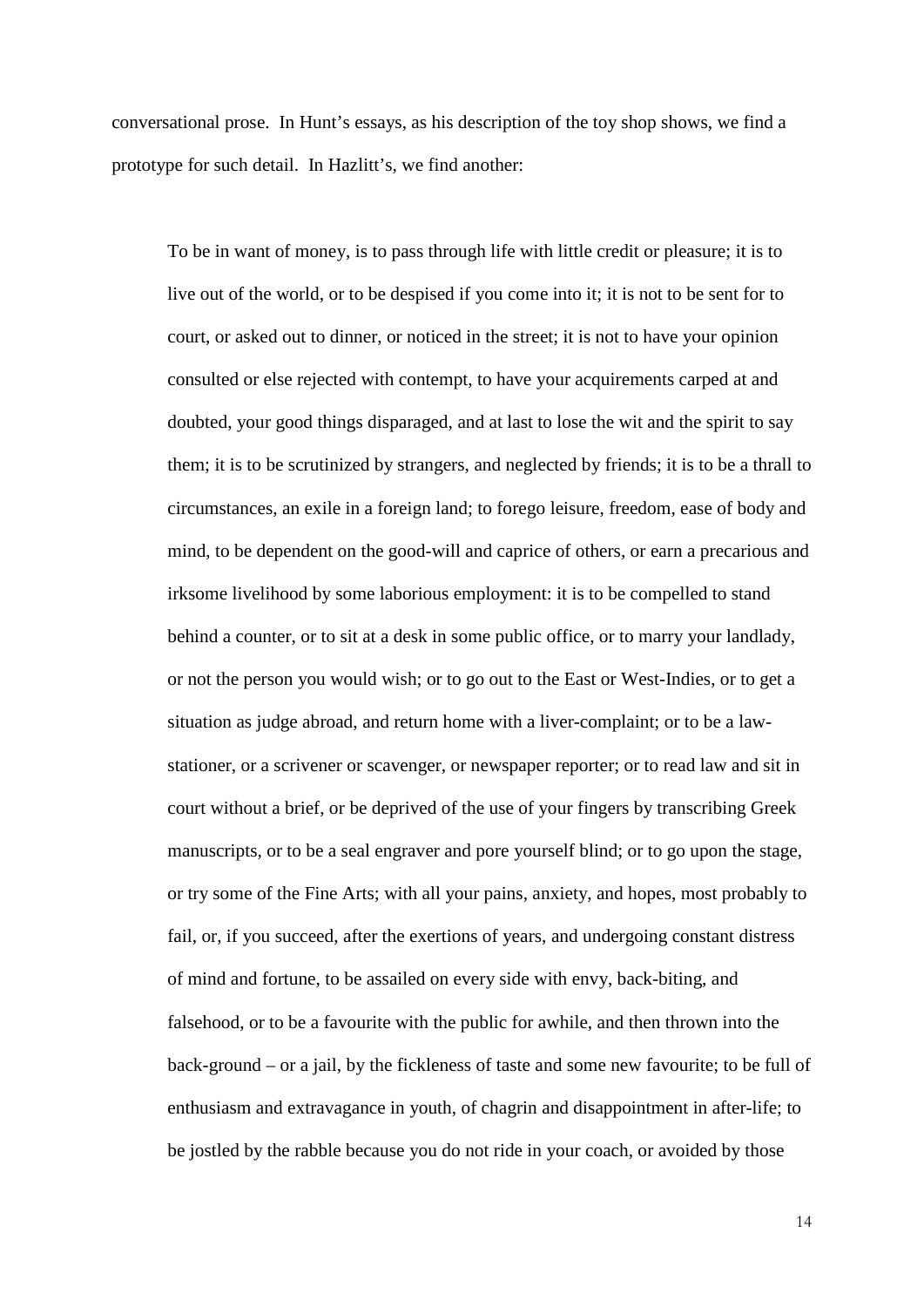who know your worth and shrink from it as a claim on their respect or their purse; to be a burden to your relations, or unable to do any thing for them; to be ashamed to venture into crowds; to have cold comfort at home, to lose by degrees your confidence and any talent you might possess; to grow crabbed, morose, and querulous, dissatisfied with every one, but most so with yourself; and plagued out of your life, to look about for a place to die in, and quit the world without any one's asking after your will.

('On the Want of Money'; *The Monthly Magazine*, January 1827)<sup>[40](#page-9-8)</sup>

This sentence, taken from Hazlitt's essay 'On the Want of Money' (reprinted in his *Literary Remains* of 1836), embodies his theory of abstraction. Outside of philosophical disquisition, the notion of an abstraction or ideal that is an 'aggregate' of multitudinous particulars is enacted in one of the most distinctive features of Hazlitt's prose style: the magnificent compound sentence that gathers mass and momentum from clause after clause it picks up in its course, each clause sustaining and amplifying the force of the whole. Instances abound in his familiar essays; other memorable examples include the sentence that replays the juggler's skill in the *Table-Talk* essay, 'The Indian Jugglers', and the sentence on 'the malice of mankind' as shown in 'the impertinence of friends' in the essay 'On the Spirit of Obligations' in *The Plain Speaker*. [41](#page-9-9) In each of these examples, individual particulars, contained in the constituent clauses, accumulate or 'aggregate', to produce an abstract idea: 'the want of money', or the jugglers' skill, or 'the malice of mankind'. The effect of unity or wholeness is heightened by a unitary form, that of the single sentence. The abstraction so produced is an ideal in the Schlegelian sense: multiple and disparate particulars, unified into a whole, are, in so being, idealized; the more encompassing that whole, the more multitudinous its constituting details, thus, the more infinite its character, and the more ideal. That is, detail,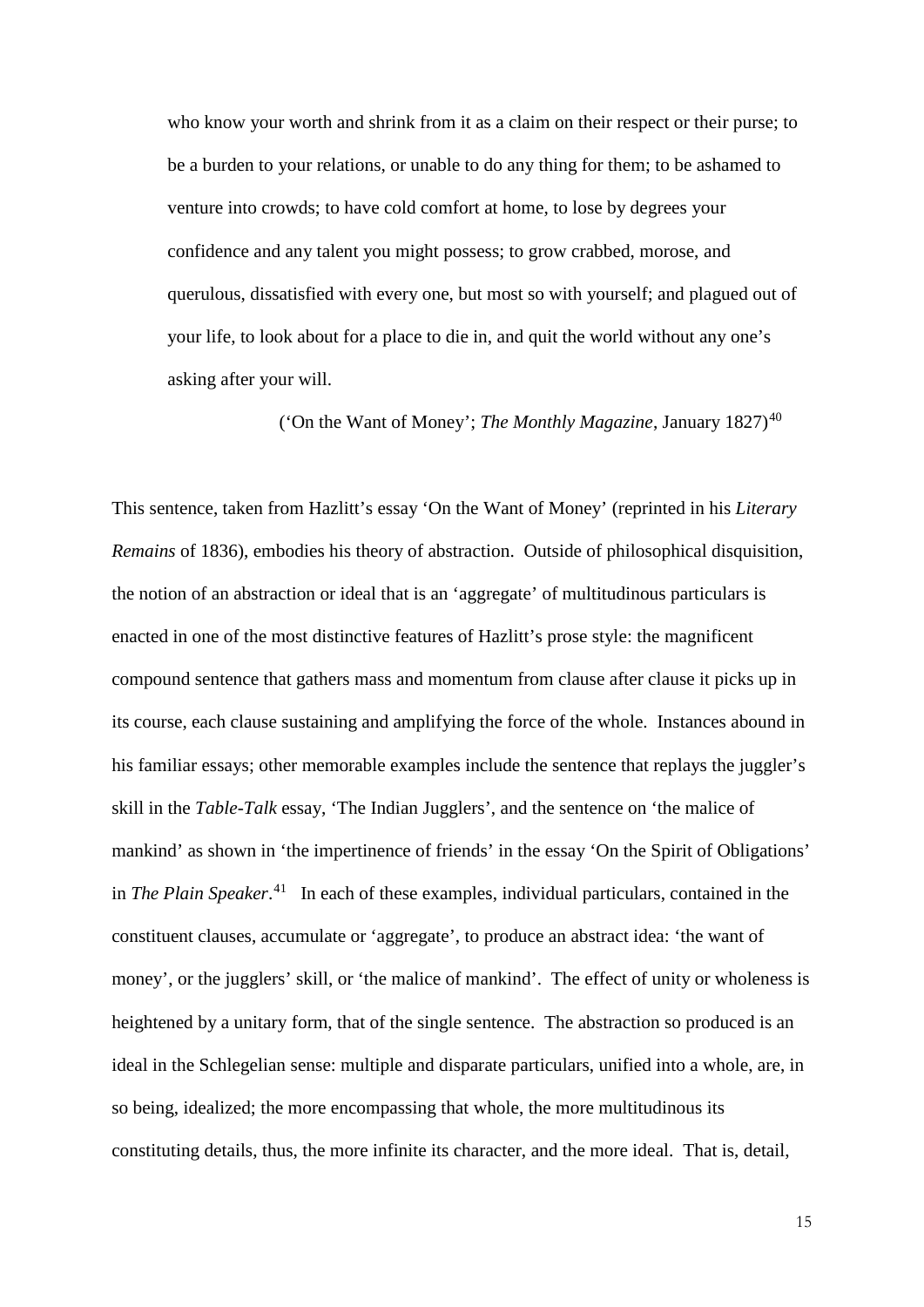the necessary constituent of a faithful and realistic representation, is also the necessary characteristic of the ideal; or, more simply, the minutely detailed representation, by virtue of its detail, is, at one and the same time, real and ideal.

#### **Self and other**

Dickens's admiration of Hazlitt may readily be established from the known facts – his numerous expressions of that admiration, his ownership of the best part of Hazlitt's oeuvre – but it is not my aim here to make a lengthy biographical case.<sup>[42](#page-10-0)</sup> What I want to emphasize, instead, is the painstaking record of the minutiae of ordinariness, that marks Dickens's common ground with Hazlitt more strongly, even, than it does with Hunt. In Dickens's prose, we find a closely comparable effect to Hazlitt's aggregation of detail, in the innumerable descriptions in which a scene, an experience, or a character is constituted through a mass of piled-up particulars (the opening of *Bleak House* is perhaps the most striking example). Where such details are gathered into a single sentence, the stylistic resemblance to Hazlitt becomes all the more pronounced:

Countrymen, butchers, drovers, hawkers, boys, thieves, idlers and vagabonds of every low grade, were mingled together in a mass; the whistling of drovers, the barking of dogs, the bellowing and plunging of oxen, the bleating of sheep, the grunting and squeaking of pigs; the cries of hawkers, the shouts, oaths, and quarrelling on all sides; the ringing of bells and the roars of voices, that issued from every public-house; the crowding, pushing, driving, beating, whooping, and yelling; the hideous and discordant din that resounded from every corner of the market; and the unwashed, unshaven, squalid, and dirty figures constantly running to and fro, and bursting in and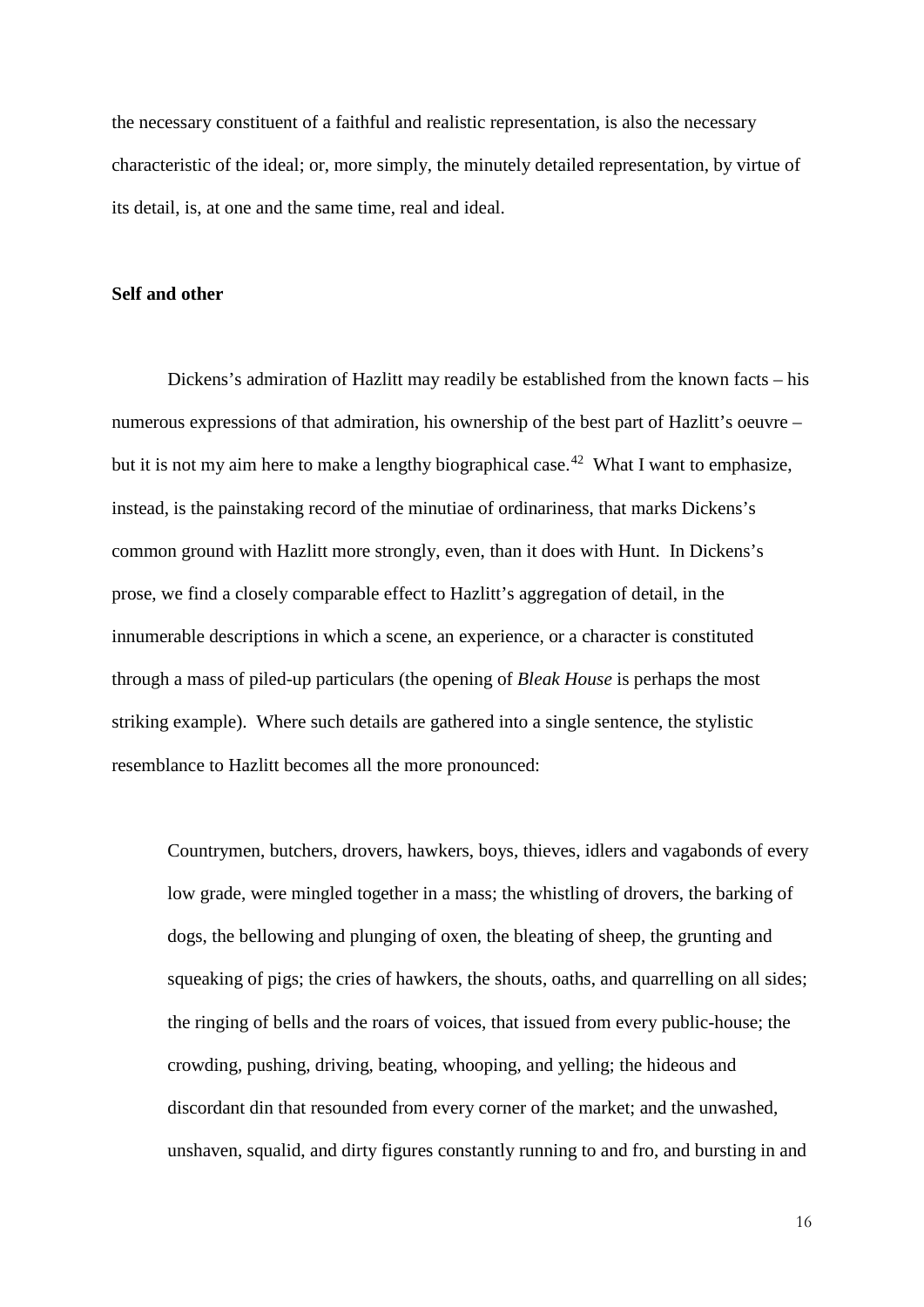out of the throng; rendered it a stunning and bewildering scene, which quite confounded the senses.

## (*Oliver Twist*, chapter 21)[43](#page-10-1)

Dickens's practice is more comparable to Hazlitt's than Hunt's, not only because this kind of amassing of detail is more occasional and usually less sustained in Hunt's writing than it is in Hazlitt's, but also because Hunt's detail is typically expressed as a list or series of nouns; Hazlitt's, as a sequence or unfolding of acts. The more dynamic quality of Hazlitt's detail is also the characteristic of Dickens's: both more actively and effectively engage the reader's attention in the detailed representation.

But just this similarity also foregrounds a crucial distinction, more perceptible, perhaps, between Dickens and Hazlitt, than between Dickens and Hunt. Where Hazlitt's detail conduces to the construction of a self, Dickens's directs attention towards an other. Manifestly in the sentence from the essay 'On the Want of Money', the life story of the essayist – his struggles and disappointments, the defeat of his hopes, the bitterness of failure – emerges in cameo. The reader, here, as in 'The Indian Jugglers' or in any other of Hazlitt's detailed descriptions in his familiar essays, is returned again and again to the essayist himself. By contrast, Dickens's detail at the opening of *Bleak House*, or in the sentence above from *Oliver Twist*, drives outwards, to the victims of the fog or the casualties of the city's sensory assault.

The distinction merits a closer consideration. In his unpublished review of the first volume of Hazlitt's *Table-Talk* (1821), Charles Lamb declares of the collection, 'It is in fact a piece of Autobiography'.[44](#page-10-2) Fundamental to the theorizing of the essay genre, in this review and subsequently, is the recognition that the form of the essay is grounded in the essayistic persona or authorial self. For Marie Hamilton Law, in perhaps the first present-day study of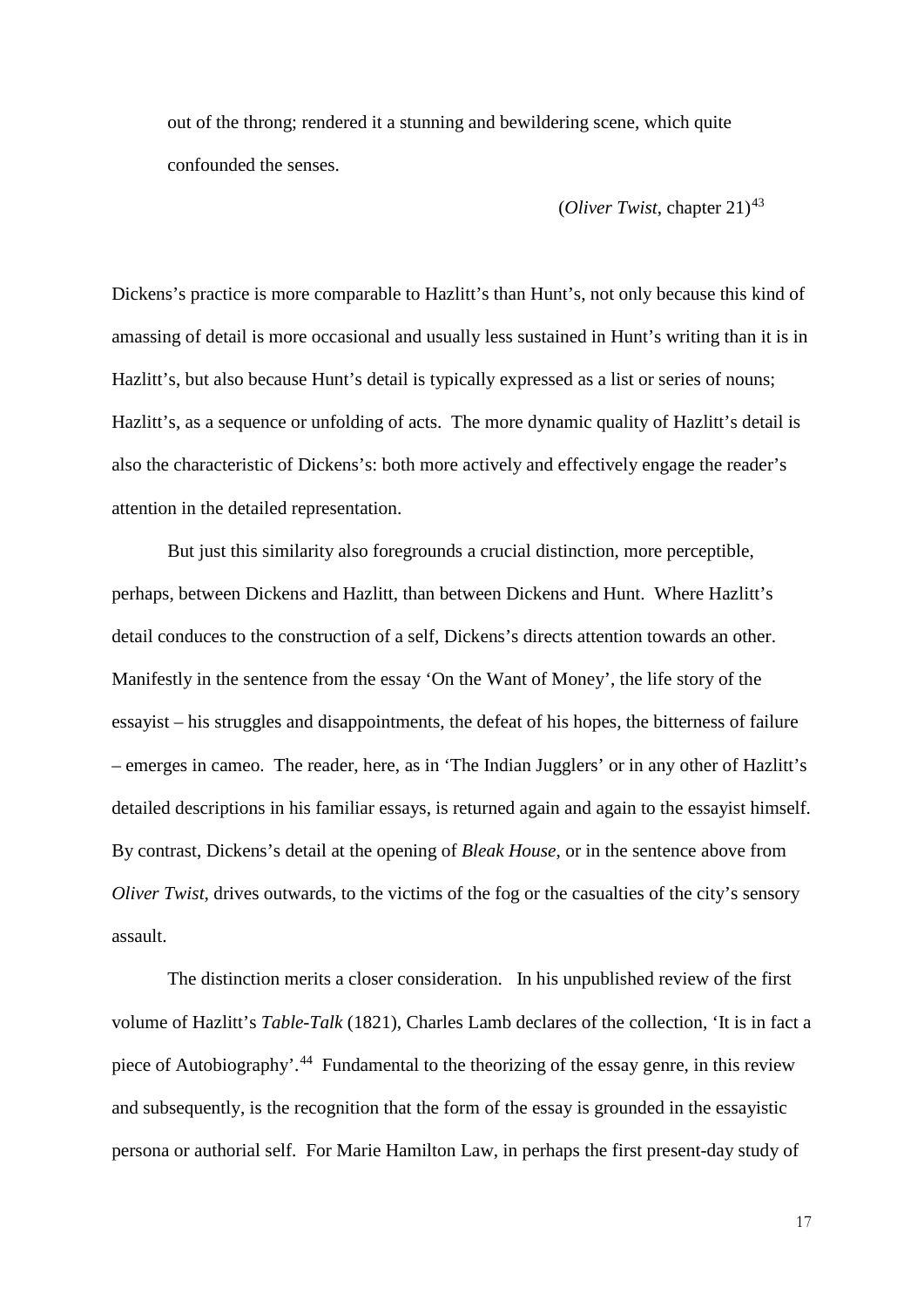the Romantic familiar essay, still one of the best introductions to the genre, the identifying mark of the familiar essayist is that he is 'self-revealing'.<sup>[45](#page-10-3)</sup> Later, in Graham Good's more wide-ranging examination, 'The mixture of elements in the essay – the unsorted "wholeness" of the experience it represents – can only be held together by the concept of self.<sup>[46](#page-10-4)</sup> From the unitary self, the form of the essay gains unity or wholeness. To make this claim is not to contest the constructed nature of the authorial persona, nor to disavow what is fragmentary, shifting, and discontinuous in the essayistic form, but to recognize, as Phillip Lopate eloquently describes it in his excellent introduction to *The Art of the Personal Essay* (1994): 'the personal essayist tries to make his many partial selves dance to the same beat – to unite, through force of voice and style, these discordant, fragmentary personae so that the reader can accept them as issuing from one coherent self.<sup>'[47](#page-10-5)</sup>

In Hazlitt's 'aggregates' of detail, their quality of one-ness derives from their expression, not only of a single idea, but also and more vitally, of a single self. The essay's unity or coherence is all the more entailed by the distinctive singularity of that self. But where the self is singular, the other is plural. In Dickens's writing, already rejecting egotism in its delineation of detail in the early essays, this basis for unity is absent. All the more in the fiction, where detail accumulates to construct, not a self, but divers others, formal unity recedes and, so far as it remains at all, becomes, to paraphrase Henry James, loose and baggy.[48](#page-10-6) The ordinary gains, from its detail, intensity (Levine's 'pressure of intense and original seeing'), but not wholeness. Where, in the Romantic or Schlegelian scheme, the artist's moral aspiration, in the representation of detail, is towards unity, the (infinite and unrealizable) whole to which that detail belongs, in Dickens's mode of realism, detail is itself both means and end. Produced from a sustained attention to ordinary human experience, it is itself the moral and humanistic goal. Not unity, but attention is his moral procedure.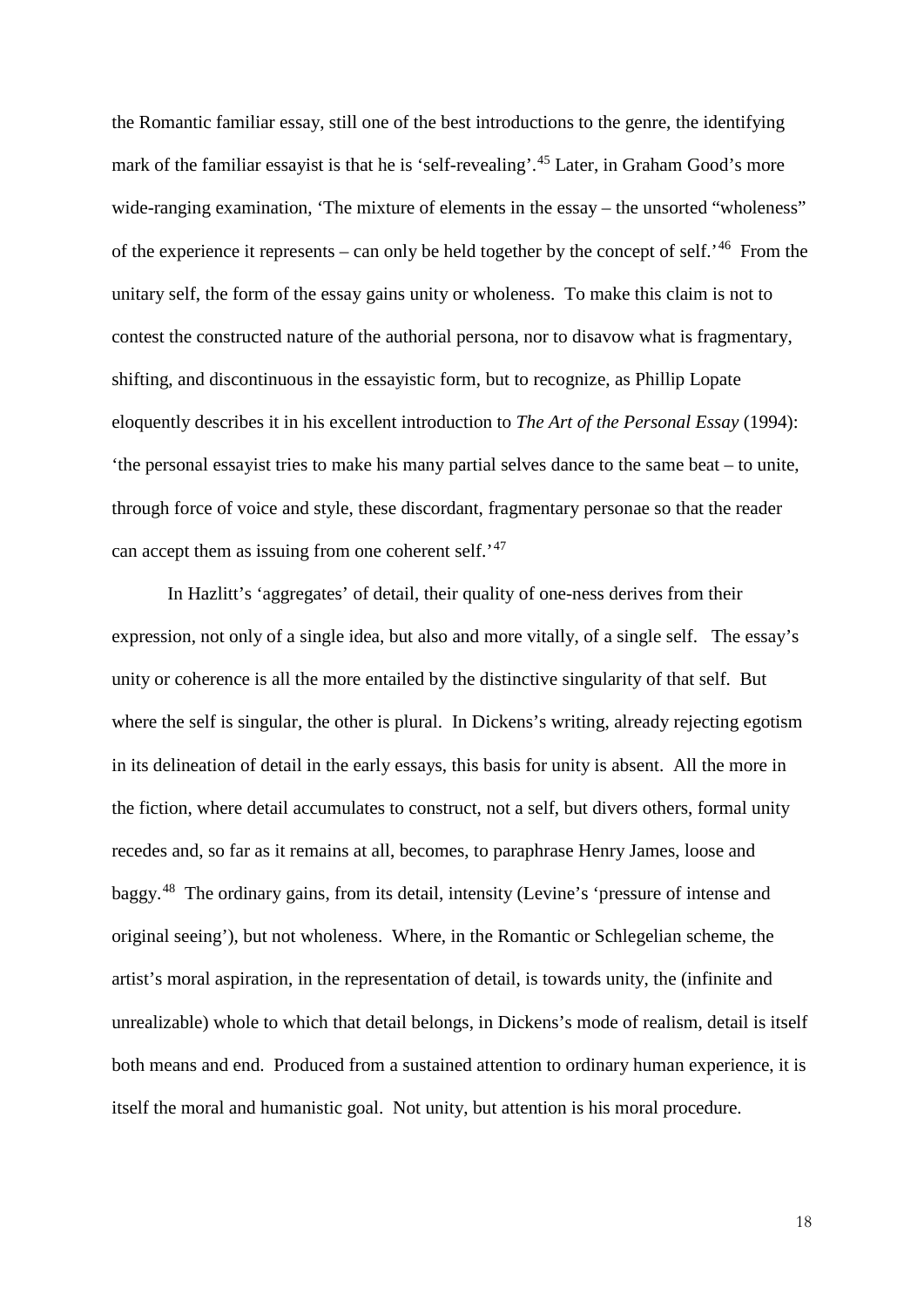## **Attention to detail**

By way of illustration, I should like to recall two descriptions from *Hard Times*. The first is of Stephen Blackpool, speaking to Bounderby about wanting a divorce.

In another moment, he stood as he had stood all the time – his usual stoop upon him; his pondering face addressed to Mr. Bounderby, with a curious expression on it, half shrewd, half perplexed, as if his mind were set upon unravelling something very difficult; his hat held tight in his left hand, which rested on his hip; his right arm, with a rugged propriety and force of action, very earnestly emphasising what he said: not least so when it always paused, a little bent, but not withdrawn, as he paused.

(Book I, chapter  $xi^{1/49}$  $xi^{1/49}$  $xi^{1/49}$ 

The second is the reader's introduction to Bounderby's mother, Mrs. Pegler:

She was very cleanly and plainly dressed, had country mud upon her shoes and was newly come from a journey. The flutter of her manner, in the unwonted noise of the streets; the spare shawl, carried unfolded on her arm; the heavy umbrella, and little basket; the loose long-fingered gloves, to which her hands were unused; all bespoke an old woman from the country, in her plain holiday clothes, come into Coketown on an expedition of rare occurrence. (Book I, chapter  $xii$ )<sup>[50](#page-10-8)</sup>

Both descriptions are characteristic of the realist narrative, the narrative, that is, of ordinary people in ordinary situations. Their detail not only creates a clearer picture of the subjects represented but also works to another end, from which such clarity cannot be decoupled. The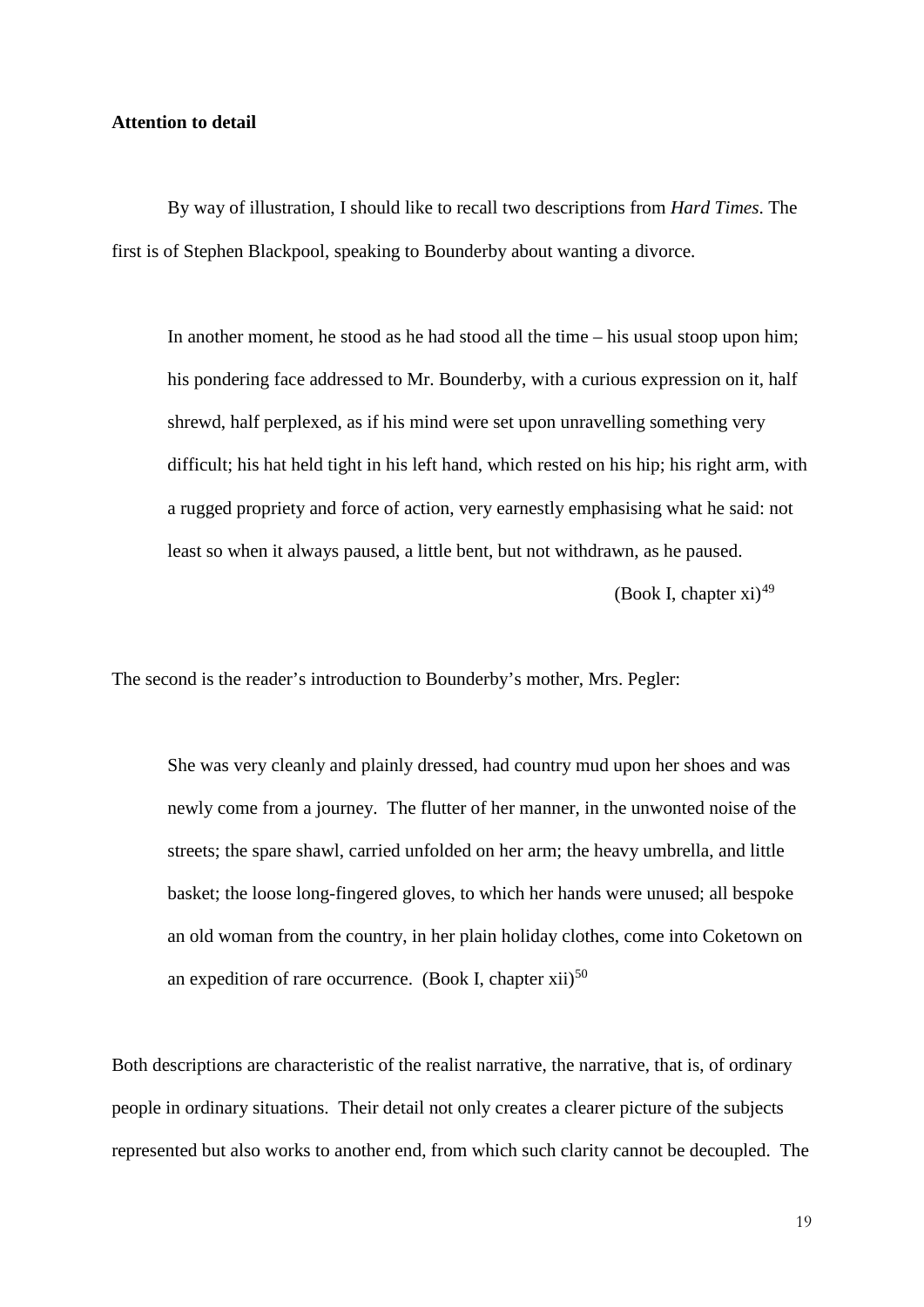focus on the ordinary is necessarily impelled by an ethical purpose. The minute details of dress and manner, all conducing to an impression of the accuracy of the representation, also show the observer's (and invite the reader's) engagement – with Stephen's struggle, his stoop, the tightness of his hold on his hat; or with Mrs. Pegler's cleanliness and simplicity, her nervousness, the spareness of her shawl, the heaviness of her umbrella. The attention given to the ordinary in this passage is a moral attention.

A contemporary reader, Hippolyte Taine, complaining that 'Dickens does not perceive great things' because he is 'lost […] in the minute and impassioned observations of small things', still recognized that Dickens's 'minute description [...] is thus detailed, [...] because the contemplation was intense; it proves its passion by its exactness.'[51](#page-10-9) Taine's expression, 'the contemplation was intense', noticeably anticipates Levine's 'intense and original seeing'. Attesting to the intensity of his contemplation of the exterior 'other', the abundance of detail in Dickens's descriptions of the ordinary subject or 'small things' may be seen to belong to what has memorably been articulated as an ethics of attention in the twentieth century. We might cite Linda Loman's famous plea in *Death of a Salesman* (1949): 'Willy Loman never made a lot of money. His name was never in the paper. He's not the finest character that ever lived. But he's a human being, and a terrible thing is happening to him. So attention must be paid. [...] Attention, attention must finally be paid to such a person.<sup>[52](#page-11-0)</sup> Or, for a more theoretical expression of the same idea, we could turn to Iris Murdoch's *The Sovereignty of Good* (1971). 'I have used the word "attention", Murdoch writes, '[...] to express the idea of a just and loving gaze directed upon an individual reality,' such attention being 'the characteristic and proper mark of the active moral agent'. <sup>[53](#page-11-1)</sup> Dickens's detail signals this moral attention. The criterion of realistic representation, it is also the ethical core of his realist project.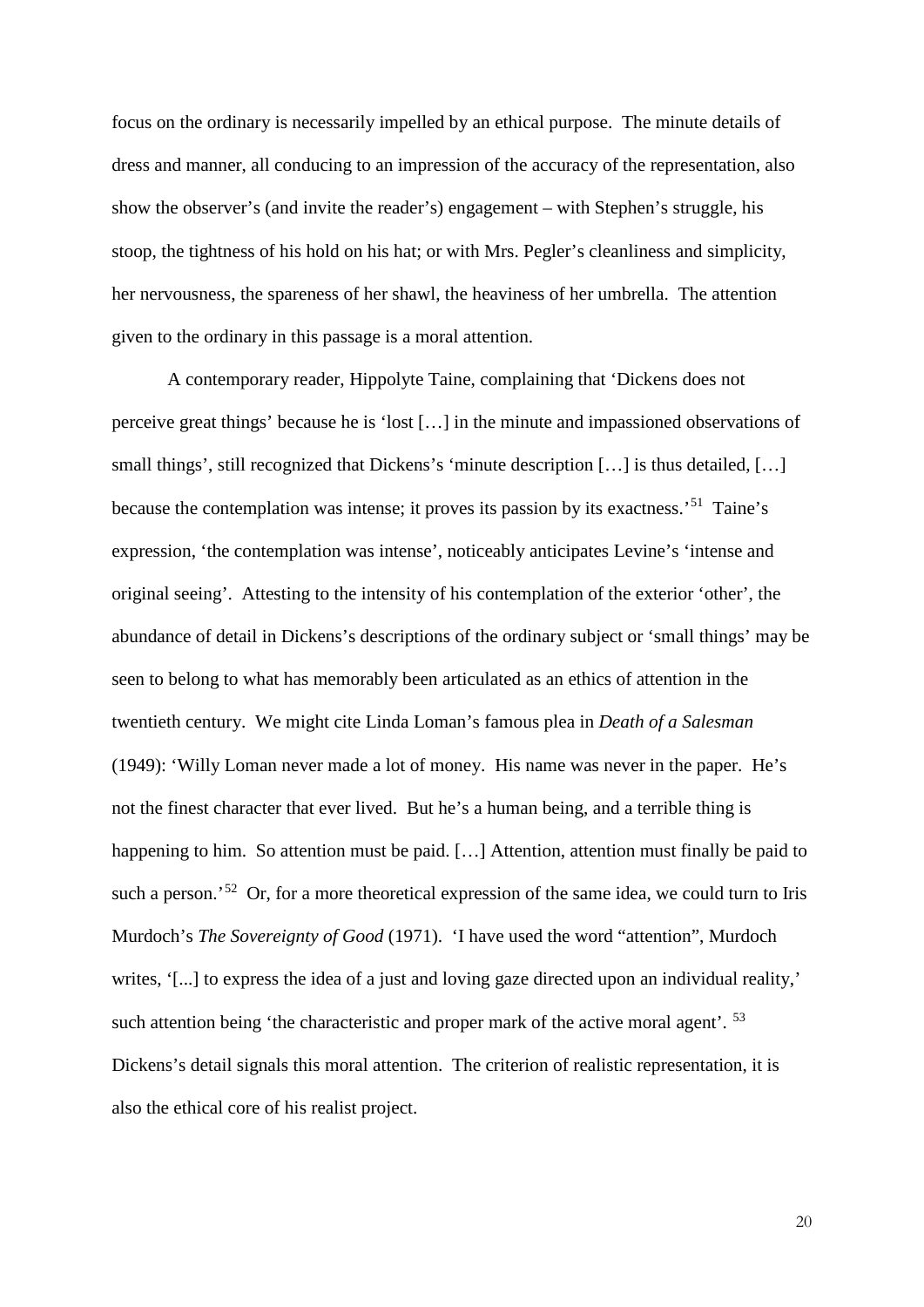To elaborate, critical to the project of the realist text is not merely authenticity of representation, but also, through the carefully detailed rendering of a world, the denial or preclusion of the isolation of the individual. By directing the attention outwards, away from the self, the realist narrative urgently presses the relation between individuals, between self and other, or many others. This achievement of the detailed representation, the model of a meaningful relation between the self and divers others, is the end towards which Dickens's realist narrative persistently aspires.

## **The ethics of detail**

In the subjects of Dickens's realistic representations, the minutiae of detail maintain their ordinariness or littleness. To grasp these minutiae, the narrator must remain separate from his subject, sympathetically linked to, without assimilating or transforming it. That is, the detailed exteriority of Dickens's representations upholds a mimetic principle by which the attentive rendering of the other is predicated on its separation from the observing self. Such a separation enables a relation to the other that precludes its appropriation by, or collapse into, the self, and so asserts the unconditional reality of that other. The outside of the other is the epistemological limit, the limit of what can be known by the self, and the ethical relation is formed at this limit, by minutely detailed observation. Or in other words, the outside of the other is the bound at which epistemology and ethics coincide, where mimesis performs a moral relation.<sup>[54](#page-11-2)</sup>

Insisting on the containment of the self, rather than its expansion into the other, Dickens's practice, persisting from his early sketches into his later fiction, is against Romantic idealization, or the transformation of the subject. This resistance to imaginative transformation, shown in the littleness or precisely bounded scope of the representation,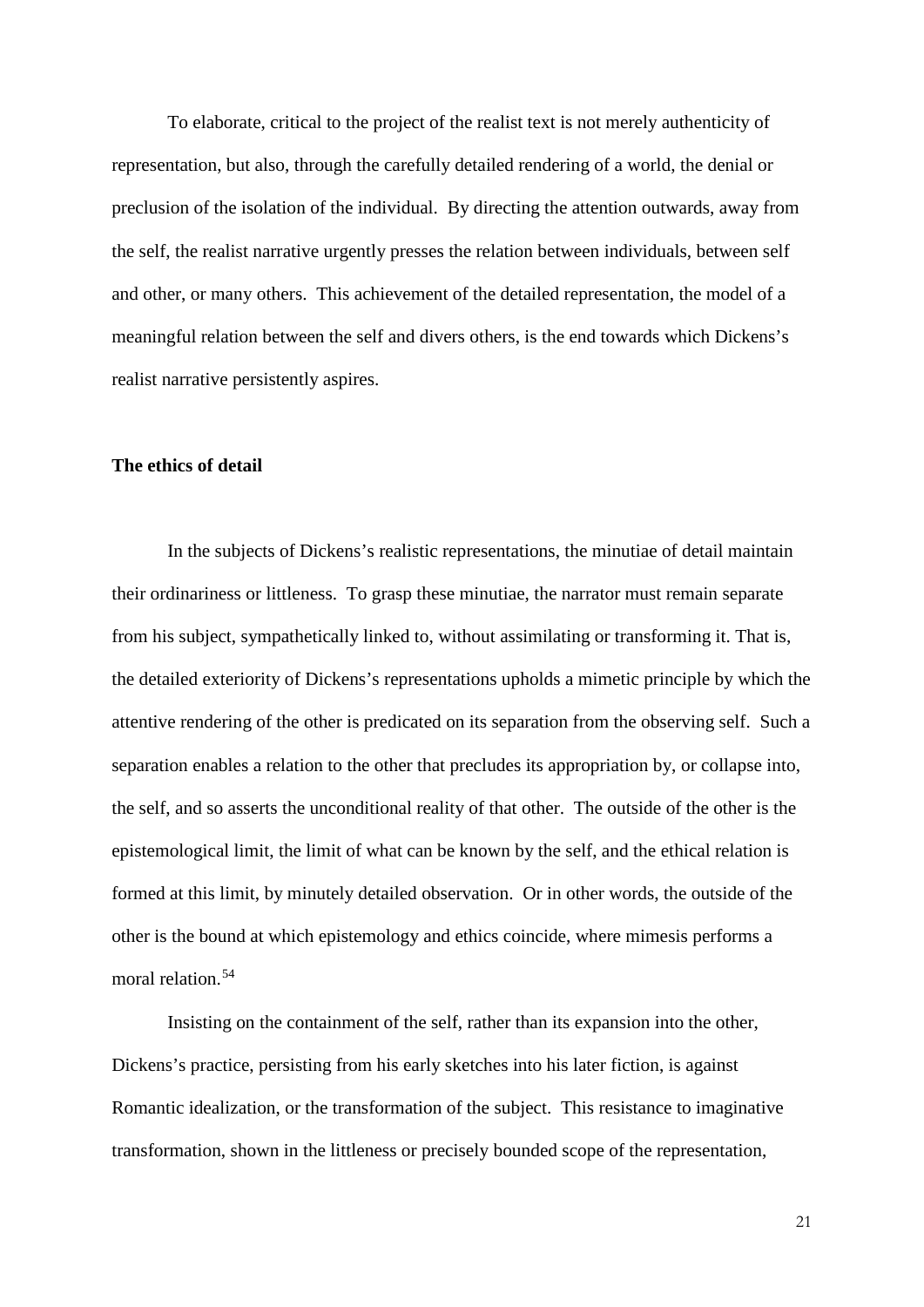distinguishes his realist mode from his modes of exaggeration or hyperbole, and so bears directly on the argument that sets 'detail' and 'realism' against each other in conceptual and stylistic terms. Freya Johnston, for instance, has contended that Dickens's detail shows the closeness of a realistic to a hyperbolical style: the plethora of detail, the marker of a realistic representation, also conduces, she finds, to exaggeration and excess.<sup>55</sup> But the details of the ordinary and those of the extraordinary (exaggerations, caricatures) are manifestly different in kind, if not always in degree. The first remains committed to the given-ness ('reality') of the represented subject. In the realistic representation, its detail does not transform that subject into something other than itself; it does not, that is, absorb other into self.

In *Hard Times*, for example, to which Johnston refers, and where Dickens's transformative style is given free rein, the distinction is all the more palpable, between the fantastic versions of Coketown ('the painted face of a savage'; 'Fairy palaces'; 'monstrous serpents of smoke'; 'melancholy mad elephants'),<sup>[56](#page-11-4)</sup> and its ordinary aspect:

Sun-blinds, and sprinklings of water, a little cooled the main streets and the shops; but the mills, and the courts and alleys, baked at a fierce heat. Down upon the river that was black and thick with dye, some Coketown boys who were at large – a rare sight there – rowed a crazy boat, which made a spumous track upon the water as it jogged along, while every dip of an oar stirred up vile smells. (Book II, chapter i)<sup>[57](#page-11-5)</sup>

This second picture conveys the everyday world that human beings inhabit, and their everyday experience in that world. The reader's focus is shifted temporarily from the main characters of the book to the other inhabitants of Coketown. The anonymous 'boys' in the picture are brought fleetingly to life: their unaccustomed liberty, the discrepancy between their boyish pleasure in rowing and the pollution against which it contends, the range of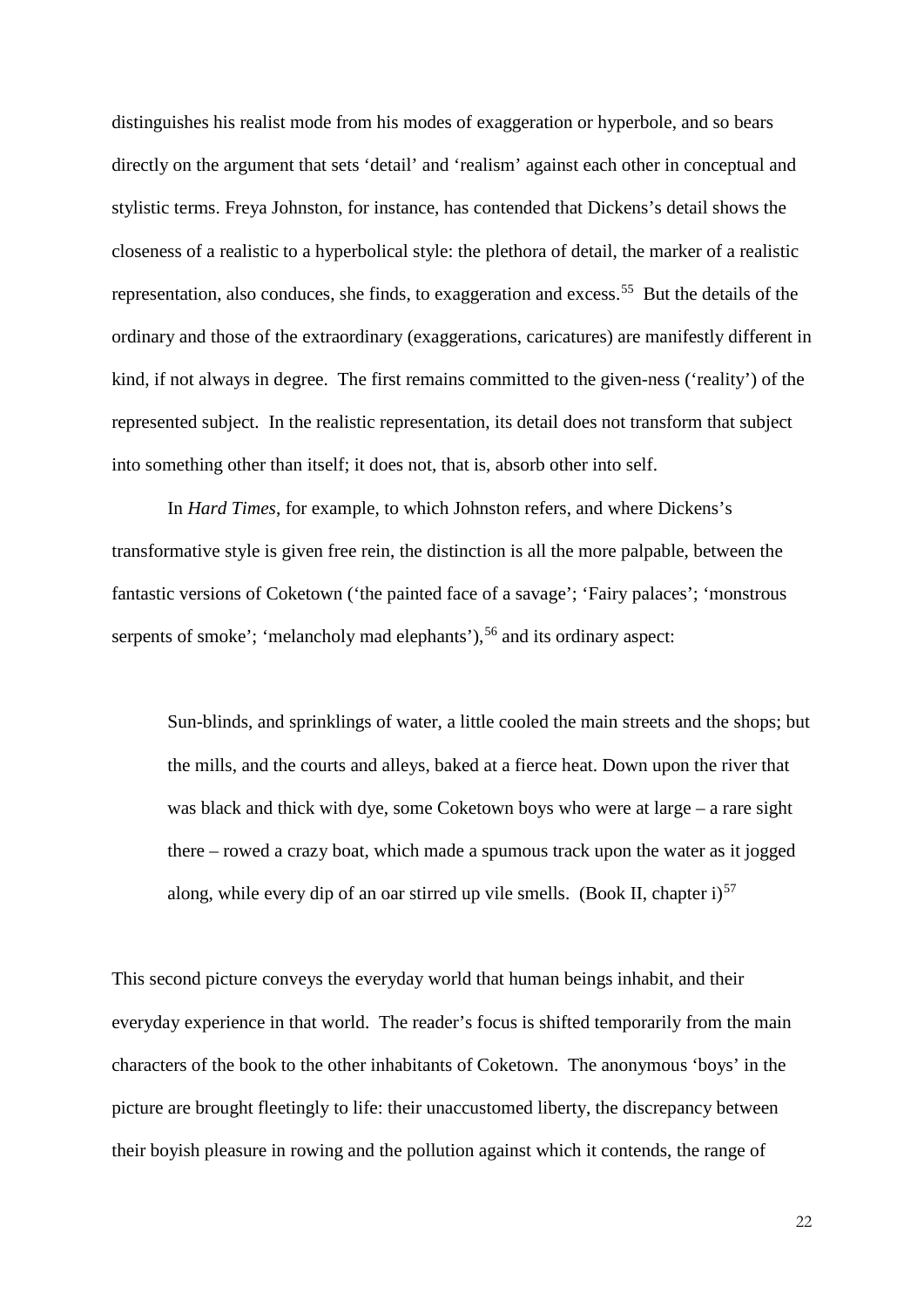signification captured in the loaded adjective 'crazy'. Throughout, the narrator's just and loving gaze eschews inflation, distortion, and transformation. Its operative principle, were we constrained to name it, is not 'imagination', but 'feeling'.

From Dickens's essayistic origins, then, we are led to glimpse a larger literaryhistorical narrative, whose fuller reconstruction must be left to a more expansive study. Tracking his development away from his Romantic precursors, we arrive at a realist style that works in tandem with his other, more flamboyant styles of exaggeration and transformation: a style recognizable by the profusion of its detail conjoined with the smallness of its scale. The ethics of attention to which its detail belongs is a realist ethics in that it promotes a relational rather than a totalizing view. Such an ethics is grounded in the intent and careful observation that maintains the division of self from other rather than in the creative leap that closes or cancels that division; in 'feeling' rather than 'imagination'. Thus Dickens's revision of his Romantic sources begins to indicate the outlines of a larger paradigm shift, taking place in the transition from the earlier to the later part of the nineteenth century. To neglect his style of ordinariness is to overlook the extent of his contribution to the literary history of Victorian realism.

-

<sup>&</sup>lt;sup>1</sup> In his famous essay, 'Dickens in Relation to Criticism', *Fortnightly Review*17 (February 1872), 141-54.

<sup>&</sup>lt;sup>2</sup> Jerome Meckier (among others) has explored this relationship between Dickens and his contemporaries in *Hidden Rivalries in Victorian Fiction: Dickens, Realism, and Revaluation* (Lexington, Kentucky: University of Kentucky Press, 1987).

<sup>3</sup> J. Hillis Miller, 'The Fiction of Realism: *Sketches by Boz, Oliver Twist*, and Cruikshank's Illustrations' in *Dickens Centennial Essays*, ed. by A. Nisbet and B. Nevius (Berkeley: University of California Press, 1971), 85-153: 86-7.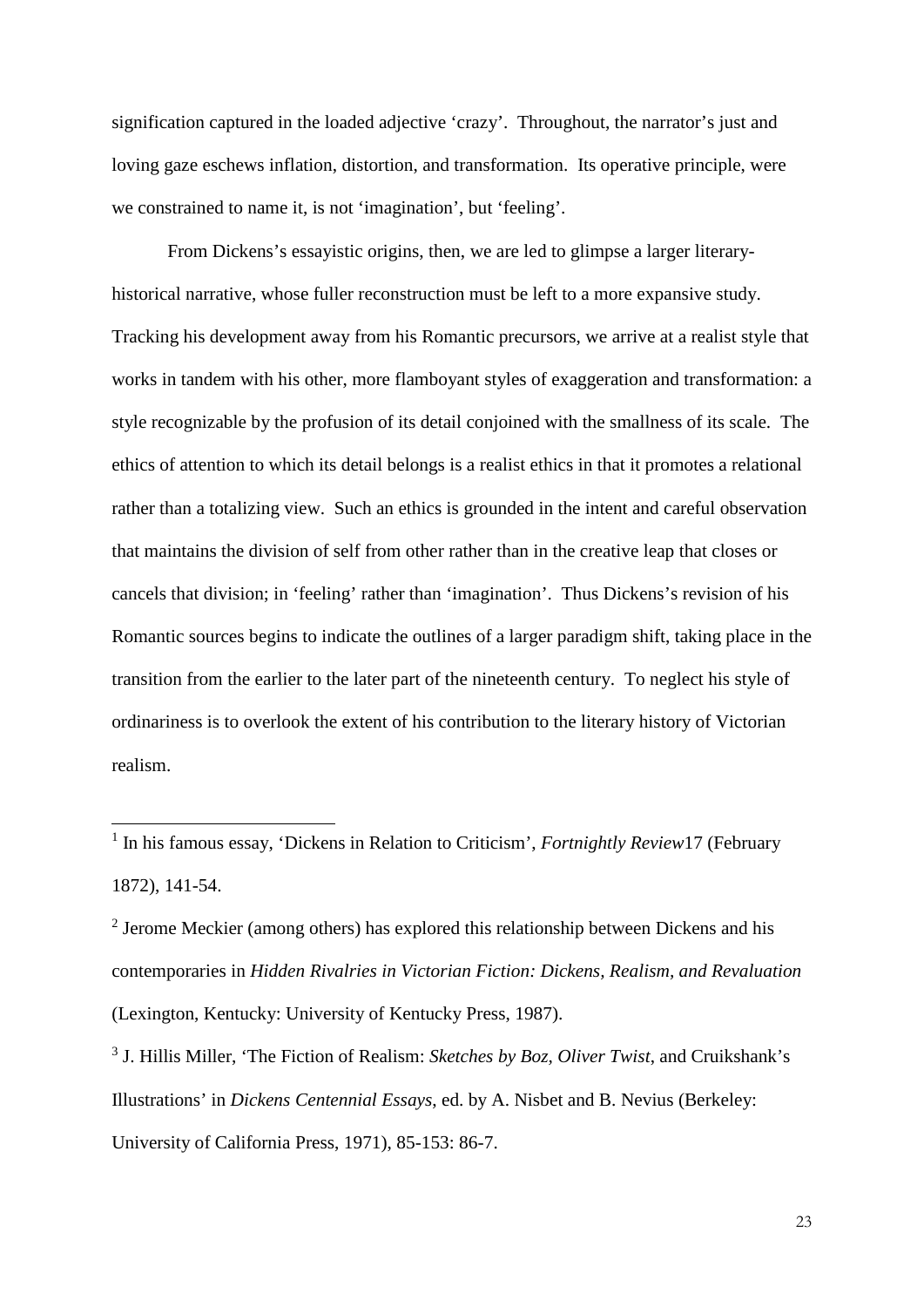<sup>4</sup> John R. Reed, *Dickens's Hyperrealism* (Columbus, Oh: Ohio State University Press, 2010), 2.

<sup>5</sup> Daniel Tyler, 'Introduction' in *Dickens's Style*, ed. D. Tyler (Cambridge: Cambridge University Press, 2013), 1-25.

<sup>6</sup> Harold Bloom, 'Introduction' in *Modern Critical Views: Charles Dickens* (New York: Chelsea House Publishers, 1987), 5.

<sup>7</sup> Edward Bulwer-Lytton, *England and the English*, 2 vols (London: Richard Bentley, 1833), II, 61, 62, 62n.

<sup>8</sup> Charles Dickens, *The Pilgrim Edition of the Letters of Charles Dickens: Vol 1: 1820-1839*, ed. M. House and G. Storey (Oxford: Clarendon Press, 1965), 576. The editorial gloss refers to the original publications of the *Indicator* and the *Companion* as separate journals, but does not pick up on the likelier probability that Dickens's allusion is to the 1834 anthology.

<sup>9</sup> George Saintsbury, 'Dickens' in *The Cambridge History of English Literature Volume XIII: The Nineteenth Century II* (Cambridge: Cambridge University Press, 1916): 303-39, 307.

<sup>10</sup> Deborah Epstein Nord, *Walking the Victorian Streets: Women, Representation, and the* 

*City* (Ithaca and London: Cornell University Press, 1995), 55-8.

 $11$  Ibid., 49.

-

<sup>12</sup> F.S. Schwarzbach, *Dickens and the City* (London: Athlone Press, 1979), 37.

<sup>13</sup> Charles de Paolo, 'Hunt, Leigh' in *Encyclopedia of the Essay*, ed. Tracy Chevalier (London and Chicago: Fitzroy Dearborn, 1997): 413-15, 413.

<sup>14</sup> Charles Dickens, *Sketches by Boz* (1836), Penguin Classics edition, ed. D. Walder (London: Penguin, 1995), 26; Leigh Hunt, *The Indicator and The Companion: A Miscellany*, 2 vols (London: Henry Colburn, 1834), II, 162. For the convenience of the reader, my citations of Dickens are from the *Sketches*, rather than the first publication of each separate article.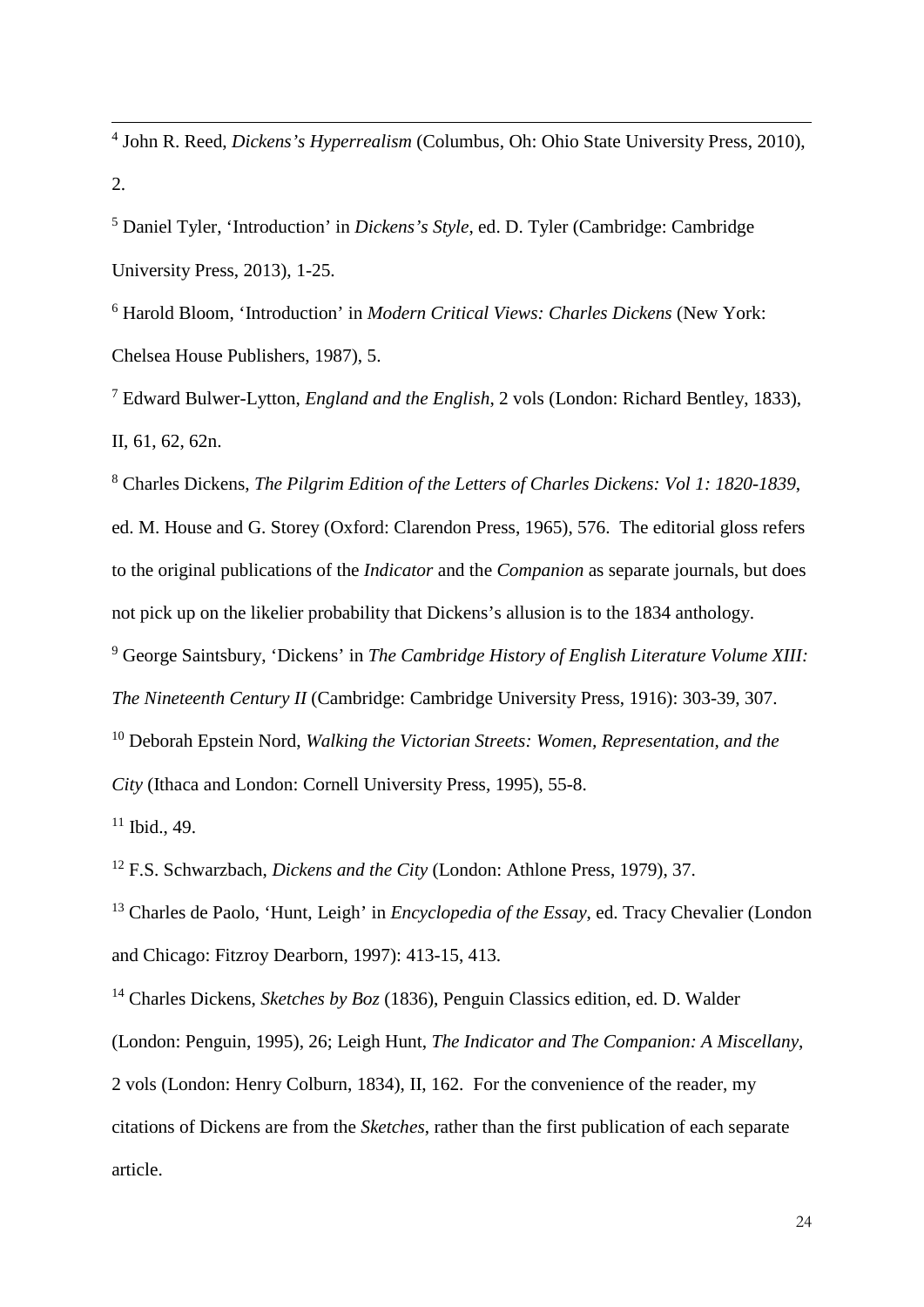Hunt, *Indicator and Companion*, II, 162; Dickens, *Sketches*, 26.

Dickens, *Sketches*, 26.

-

Hunt, *Indicator and Companion*, II, 165.

Hunt, *Indicator and Companion*, II, 57; Dickens, *Sketches*, 107.

Hunt, *Indicator and Companion*, II, 62; Dickens, *Sketches*, 107.

Hunt, *Indicator and Companion*, II, 62-3; Dickens, *Sketches*, 108.

Hunt, *Indicator and Companion*, II, 63-4.

Dickens, *Sketches*, 108-9.

Hunt, *Indicator and Companion*, I, 267; Dickens, *Sketches*, 200.

*Leigh Hunt's London Journal*, 2 vols (London: Henry Hooper, 1834), I, 33.

<sup>25</sup> See for instance, Uttara Natarajan, 'The veil of familiarity: Romantic philosophy and the familiar essay', *Studies in Romanticism* 42.1 (spring 2003), 27-44.

Dickens, *Sketches*, 204.

Hunt, *Indicator and Companion*, I, 315.

Dickens, *Sketches*, 76.

 For a lucid summary of this critique, the 'central problem of Romanticism', see Michael Sprinker's 'Ruskin on the Imagination', *Studies in Romanticism* 18.1 (spring 1979), 115-39, especially 115-17. Sprinker adduces Paul de Man, with whom, perhaps, the influential expression of this critique in the twentieth century may be said to begin. See Paul de Man, 'The Rhetoric of Temporality' in *Interpretation: Theory and Practice*, ed. C.S. Singleton (Baltimore: Johns Hopkins University Press, 1969), 173-209.

 Phillip Lopate, *The Art of the Personal Essay: An Anthology from the Classical Era to the Present* (New York: Doubleday, 1994), xxvii.

 George Levine, *The Realistic Imagination: English Fiction from Frankenstein to Lady Chatterly* (Chicago: University of Chicago Press, 1981), 13.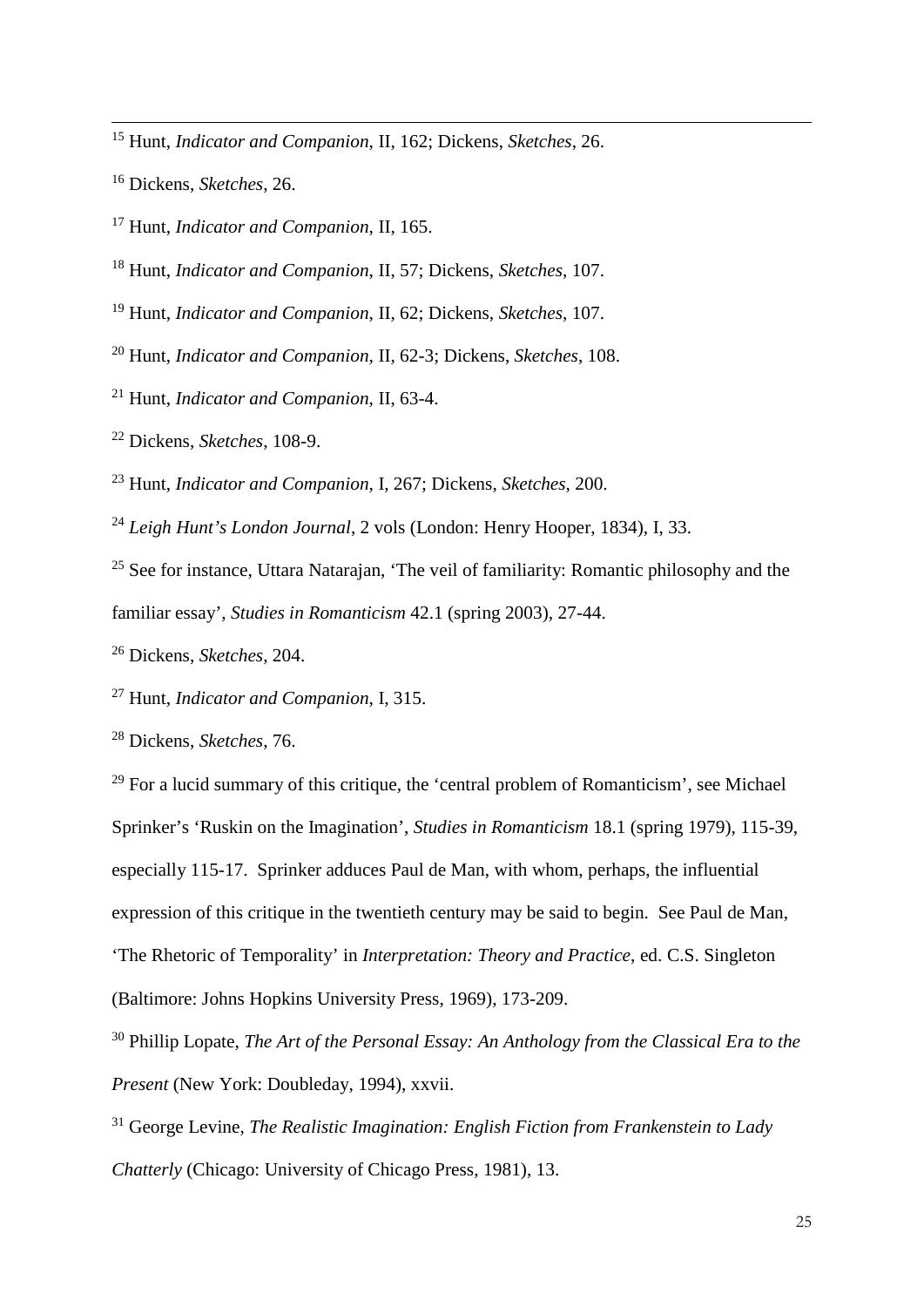<sup>32</sup> Stanley Cavell, *In Quest of the Ordinary: Lines of Skepticism and Romanticism* (Chicago: University of Chicago Press, 1988).

<sup>33</sup> Levine, *The Realistic Imagination*, 13.

-

<sup>34</sup> Leigh Hunt, *Selected Essays*, with an introduction by J.B. Priestley (London: J.M. Dent, 1929), 51. In the absence of a complete edition of Hunt's essays, I have chosen this anthology over the more recent Pickering and Chatto edition of Hunt's *Selected Writings*, because it offers the most convenient and comprehensive selection of Hunt's familiar essays available in a single volume.

<sup>35</sup> Hunt, *Indicator and Companion*, I, 311-12.

<sup>36</sup> Nord, *Walking the Victorian Streets*, 57. Nord's misconception arises from her basing her comparison rather too narrowly on Hunt's 'Townsman' sketches, without taking into account other of his London essays, readily available to Dickens.

<sup>37</sup> As identified, most famously, by George Orwell: 'The outstanding, unmistakable mark of Dickens's writing is the *unnecessary detail* [....] it is by just these squiggles that the special Dickens atmosphere is created.' – George Orwell, 'Charles Dickens' in *Inside the Whale and Other Essays* (London: Victor Gollancz, 1940): 9-85, 69-71. Subsequent commentators have recurred repeatedly to Orwell's comment.

<sup>38</sup> Distinguished, by Lovejoy, from Schiller's: see A.O. Lovejoy, 'Schiller and the Genesis of German Romanticism' in *Essays in the History of Ideas* (Baltimore: Johns Hopkins Press, 1948), 207-27, especially 220-7.

<sup>39</sup> See, especially, Uttara Natarajan, *Hazlitt and the Reach of Sense: Criticism, Morals, and the Metaphysics of Power* (Oxford: Clarendon Press, 1998), 131-41.

<sup>40</sup> William Hazlitt, *The Complete Works of William Hazlitt*, ed. P.P. Howe, 21 vols (London and Toronto: J.M. Dent, 1930-4), XVII, 186-7.

<sup>41</sup> Hazlitt, *Works*, VIII, 78; XII, 78-9.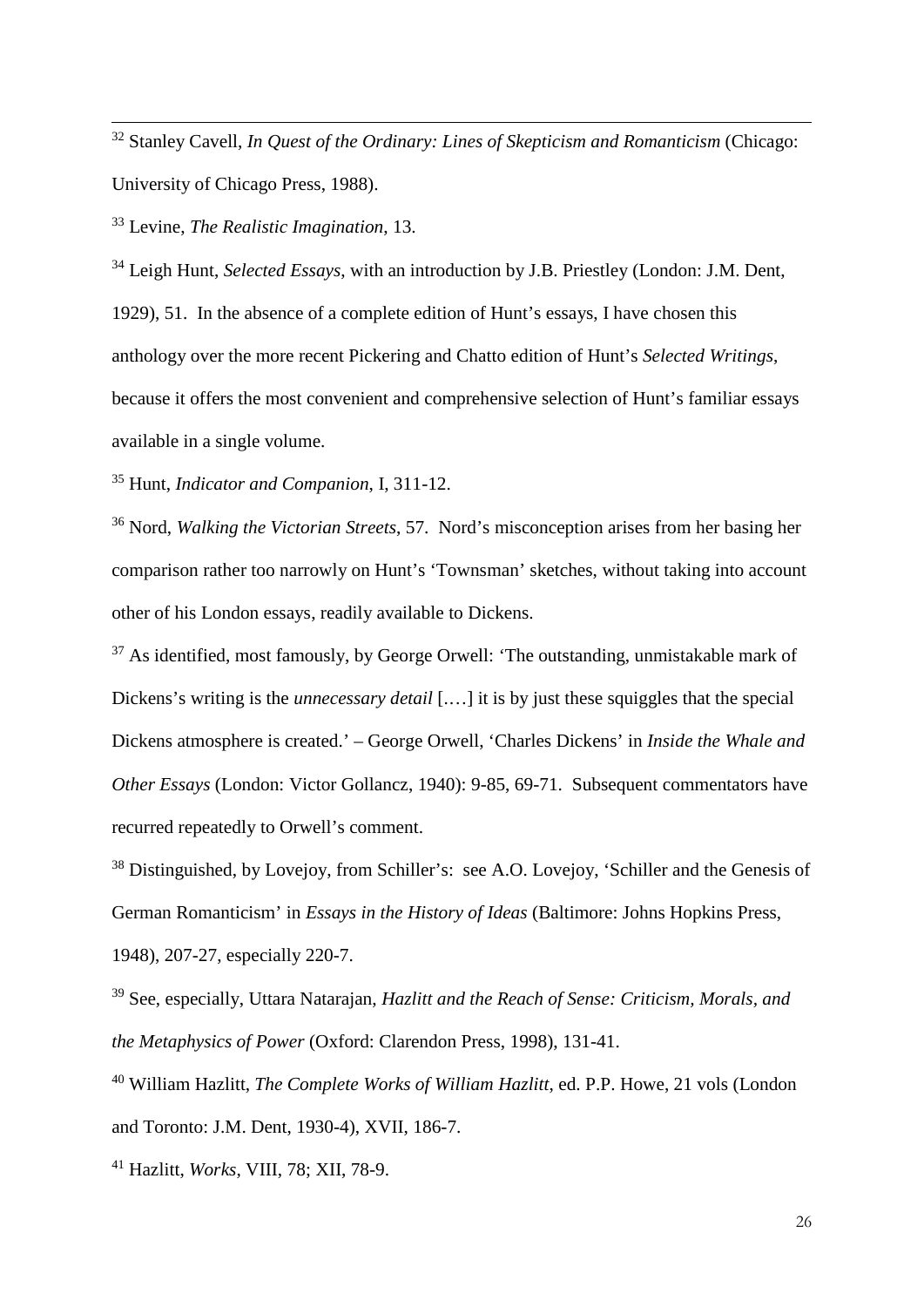$42$  John Foster's biography, for instance, recounts a literary pilgrimage to Hazlitt's 'hut' in Winterslow – see John Forster, *The Life of Charles Dickens*, edited and annotated, with an introduction, by J.W.T. Ley (London: Cecil Palmer, 1928), 523. For a list of books by Hazlitt that Dickens owned, see J.H. Stonehouse (ed.), *Catalogue of the Library of Charles Dickens* [etc.] (London: Piccadilly Fountain Press, 1935), 55-7.

<sup>43</sup> Charles Dickens, *Oliver Twist* (1838), Penguin Classics edition, ed. P. Horne (London: Penguin, 2002), 171.

<sup>44</sup> Charles Lamb, [unpublished review of the first volume of Hazlitt's *Table-Talk* (1821)], in *Charles Lamb: Selected Prose* (Penguin Classics), ed. Adam Phillips (Harmondsworth: Penguin, 1985): 215-27, 217.

<sup>45</sup> Marie Hamilton Law, *The English Familiar Essay in the Early Nineteenth Century: The Elements Old and New which went into its Making as Exemplified in the Writings of Hunt, Hazlitt and Lamb* (Philadelphia: University of Pennsylvania Press, 1934), 8.

<sup>46</sup> Graham Good, *The Observing Self: Rediscovering the Essay* (London: Routledge, 1988), 8. <sup>47</sup> Lopate, *Art of the Personal Essay*, xxviii-ix.

<sup>48</sup> In the famous demand in his 'Preface' to *The Tragic Muse*: '[…] what do such large loose baggy monsters, with their queer elements of the accidental and the arbitrary, artistically *mean*?' – See Henry James, *The Tragic Muse* (1890), Penguin Classics edition, ed. Philip Horne (London: Penguin, 1995), 4.

<sup>49</sup> Charles Dickens, *Hard Times* (1854), Penguin Classics edition, ed. K. Flint (London: Penguin, 1995), 74.

<sup>50</sup> Ibid., 78.

-

<sup>51</sup> Hippolyte Taine, 'Charles Dickens: son talent et ses oeuvres' in *Revue des deux Mondes* (1 February 1856), repr. in Collins (ed.), *Dickens: The Critical Heritage*, 338.